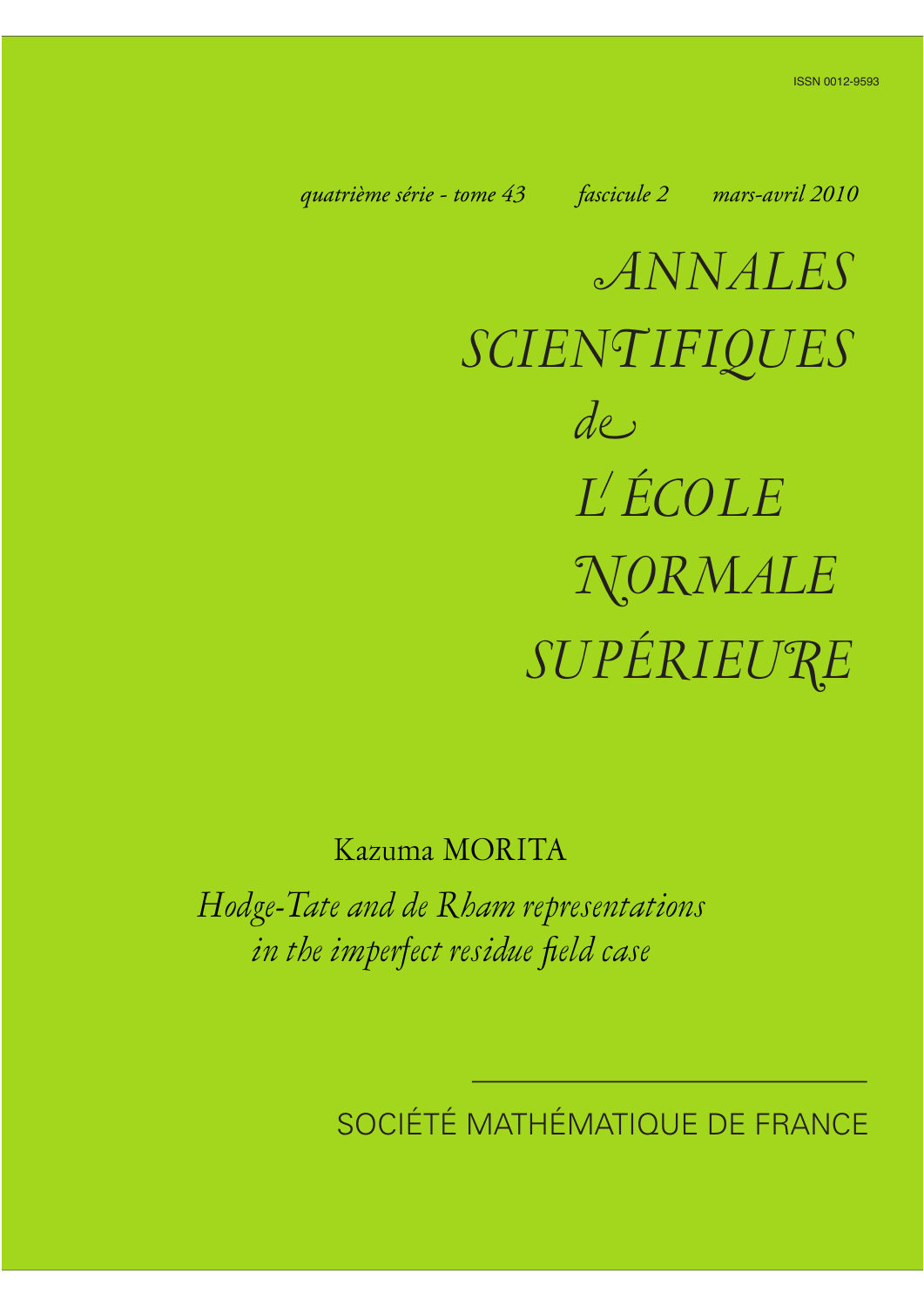## HODGE-TATE AND DE RHAM REPRESENTATIONS IN THE IMPERFECT RESIDUE FIELD CASE

### BY KAZUMA MORITA

ABSTRACT. – Let *K* be a *p*-adic local field with residue field *k* such that  $[k : k^p] = p^e < +\infty$  and *V* be a *p*-adic representation of Gal( $\overline{K}/K$ ). Then, by using the theory of *p*-adic differential modules, we show that *V* is a Hodge-Tate (resp. de Rham) representation of Gal( $\overline{K}/K$ ) if and only if *V* is a Hodge-Tate (resp. de Rham) representation of Gal $(\overline{K^{pf}}/K^{pf})$  where  $K^{pf}/K$  is a certain *p*-adic local field with residue field the smallest perfect field  $k<sup>pf</sup>$  containing  $k$ .

RÉSUMÉ. – Soit *K* un corps local *p*-adique de corps résiduel *k* tel que  $[k : k^p] = p^e < +\infty$  et soit *V* une représentation *p*-adique de Gal( $\overline{K}/K$ ). Nous utilisons la théorie des modules différentiels *p*-adiques pour montrer que *V* est une représentation de Hodge-Tate (resp. de Rham) de Gal( $\overline{K}/K$ ) si et seulement si *V* est une représentation de Hodge-Tate (resp. de Rham) de Gal(*K*pf*/K*pf) où *K*pf*/K* est un certain corps local *p*-adique de corps résiduel le plus petit corps parfait *k*pf contenant *k*.

#### **1. Introduction**

Let K be a complete discrete valuation field of characteristic 0 with residue field  $k$  of characteristic  $p > 0$  such that  $[k : k^p] = p^e < +\infty$ . Choose an algebraic closure  $\overline{K}$  of K and put  $G_K = \text{Gal}(\overline{K}/K)$ . By a p-adic representation of  $G_K$ , we mean a finite dimensional vector space V over  $\mathbb{Q}_p$  endowed with a continuous action of  $G_K$ . In the case  $e = 0$  (i.e. k is perfect), following Fontaine, we can classify p-adic representations of  $G_K$  by using the p-adic periods rings  $B_{\text{HT}}$ ,  $B_{\text{dR}}$ ,  $B_{\text{st}}$  and  $B_{\text{cris}}$  (Hodge-Tate, de Rham, semi-stable and crystalline representations). In the general case (i.e.  $k$  is not necessarily perfect), Hyodo constructed the imperfect residue field version of the ring  $B_{\text{HT}}$  and Tsuzuki and several authors constructed that of the ring  $B_{\rm dR}$ . By using these rings, we can define the imperfect residue field version of Hodge-Tate and de Rham representations of  $G_K$  in the evident way ([\[3\]](#page-15-0), [\[7\]](#page-15-1), [\[8\]](#page-15-2), [\[9\]](#page-15-3), [\[12\]](#page-15-4)).

Now, we shall state the main result of this article. Let us fix some notations. Fix a lifting  $(b_i)_{1\leq i\leq e}$  of a p-basis of k in  $\mathcal{O}_K$  (the ring of integers of K) and for each  $m \geq 1$ , fix a  $p^m$ -th root  $\overline{b_i^{1/p}}^m$  of  $b_i$  in  $\overline{K}$  satisfying  $(b_i^{1/p^m+1})^p = b_i^{1/p^m}$ . Put  $K^{(pf)} = \bigcup_{m \ge 1} K(b_i^{1/p^m}, 1 \le i \le e)$ and  $K<sup>pf</sup>$  = the *p*-adic completion of  $K<sup>(pf)</sup>$ . These fields depend on the choice of a lifting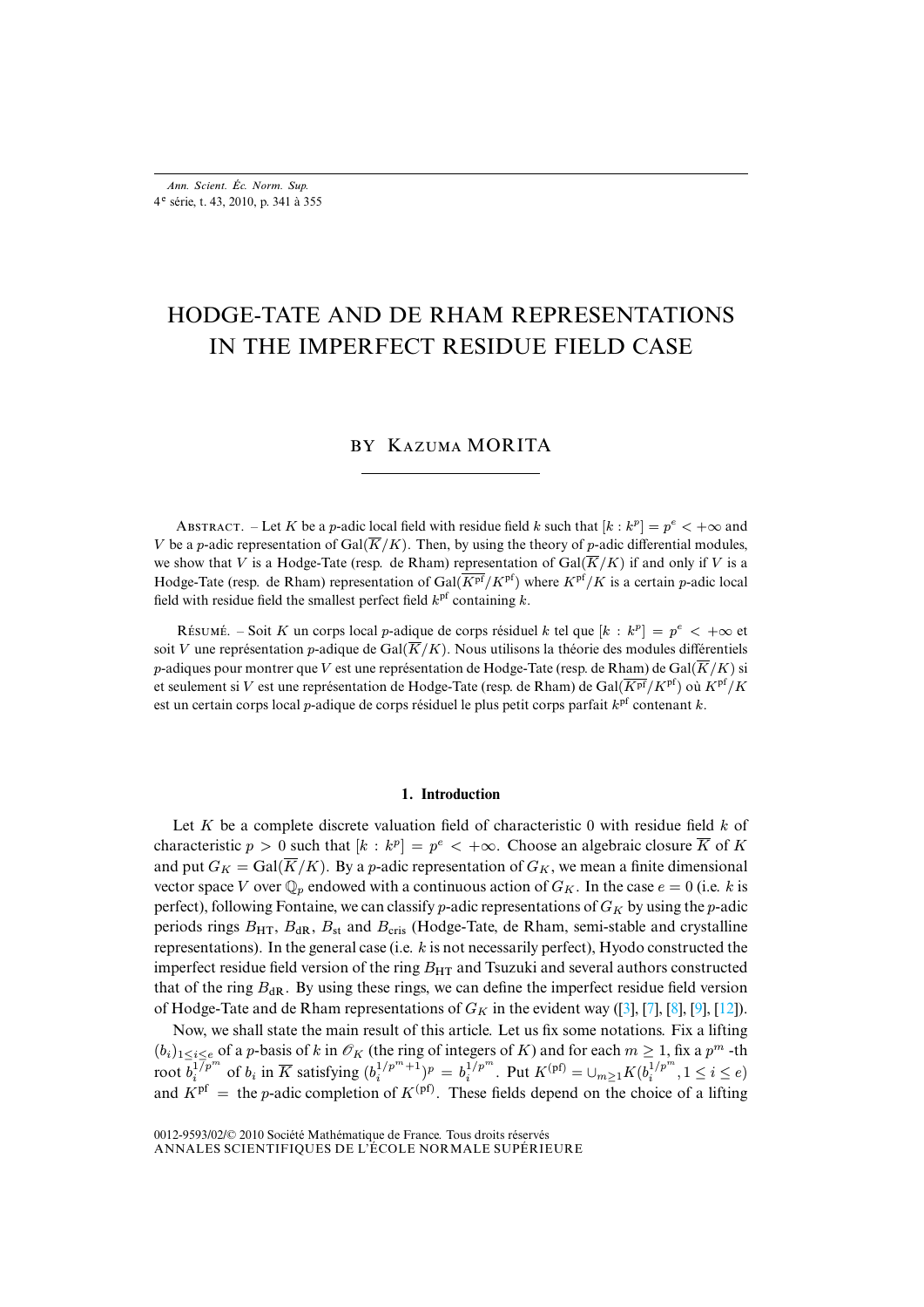of a *p*-basis of k in  $\mathcal{O}_K$ . Since K<sup>pf</sup> becomes a complete discrete valuation field with perfect residue field, we can apply theories in the perfect residue field case to p-adic representations of  $G_{Kp^f} = \text{Gal}(\overline{K^{pf}}/K^{pf})$  where we choose an algebraic closure  $\overline{K^{pf}}$  of  $K^{pf}$  containing  $\overline{K}$ . Note that, if V is a p-adic representation of  $G_K$ , it can be also regarded as a p-adic representation of  $G_{K<sup>pf</sup>}$  (see Section 2.2 for details). Our main result is the following.

THEOREM 1.1. - Let K be a complete discrete valuation field of characteristic 0 with *residue field* k of characteristic  $p > 0$  *such that*  $[k : k^p] = p^e < +\infty$  and V be a p-adic *representation of*  $G_K$ . Let  $K^{pf}$  be the field extension of K defined as above. Then, we have the *following equivalences*

- 1. *V* is a Hodge-Tate representation of  $G_K$  if and only if V is a Hodge-Tate representation  $of$   $G_{Kpf}$ ,
- 2. *V is a de Rham representation of*  $G_K$  *if and only if V is a de Rham representation of*  $G_{K<sup>pf</sup>}.$

In the case of Hodge-Tate representations, Tsuji [\[11\]](#page-15-5) had proved a more refined theorem based on this article. This paper is organized as follows. In Section 2, we shall review the definitions and basic known facts on Hodge-Tate and de Rham representations, first in the perfect residue field case and then in the imperfect residue field case. In Section 3, we shall review the theory of p-adic differential modules which play a central role in this article. In Section 4, by using the theory of  $p$ -adic differential modules, we shall prove the main theorem, first for Hodge-Tate representations and then for de Rham representations.

#### **Acknowledgments**

The author would like to thank his advisor Professor Kazuya Kato for continuous advice, encouragements and patience. He also would like to thank Marc-Hubert Nicole and Shun Okubo for reading a manuscript carefully and giving useful comments. A part of this work was done while he was staying at Université Paris-Sud 11 and he thanks this institute for its hospitality. His staying at Université Paris-Sud 11 is partially supported by JSPS Core-to-Core Program "New Developments of Arithmetic Geometry, Motive, Galois Theory, and their practical applications" and he thanks Professor Makoto Matsumoto for encouraging this visiting. This research is partially supported by Grand-in-Aid for Young Scientists Start-up.

#### **2. Preliminaries on Hodge-Tate and de Rham representations**

#### **2.1. Hodge-Tate and de Rham representations in the perfect residue field case**

(See [\[4\]](#page-15-6) and [\[5\]](#page-15-7) for details.) Let K be a complete discrete valuation field of characteristic 0 with perfect residue field k of characteristic  $p > 0$ . Choose an algebraic closure  $\overline{K}$  of K and consider its *p*-adic completion  $\mathbb{C}_p$ . Put

$$
\widetilde{\mathbb{E}} = \underleftarrow{\lim}_{x \mapsto x^p} \mathbb{C}_p = \{ (x^{(0)}, x^{(1)}, \dots) \mid (x^{(i+1)})^p = x^{(i)}, x^{(i)} \in \mathbb{C}_p \}
$$

and let  $\mathbb{E}^+$  denote the set of  $x = (x^{(i)}) \in \mathbb{E}$  such that  $x^{(0)} \in \mathscr{O}_{\mathbb{C}_p}$  where  $\mathscr{O}_{\mathbb{C}_p}$  denotes the ring of integers of  $\mathbb{C}_p$ . For two elements  $x = (x^{(i)})$  and  $y = (y^{(i)})$  of  $\mathbb{E}$ , their sum and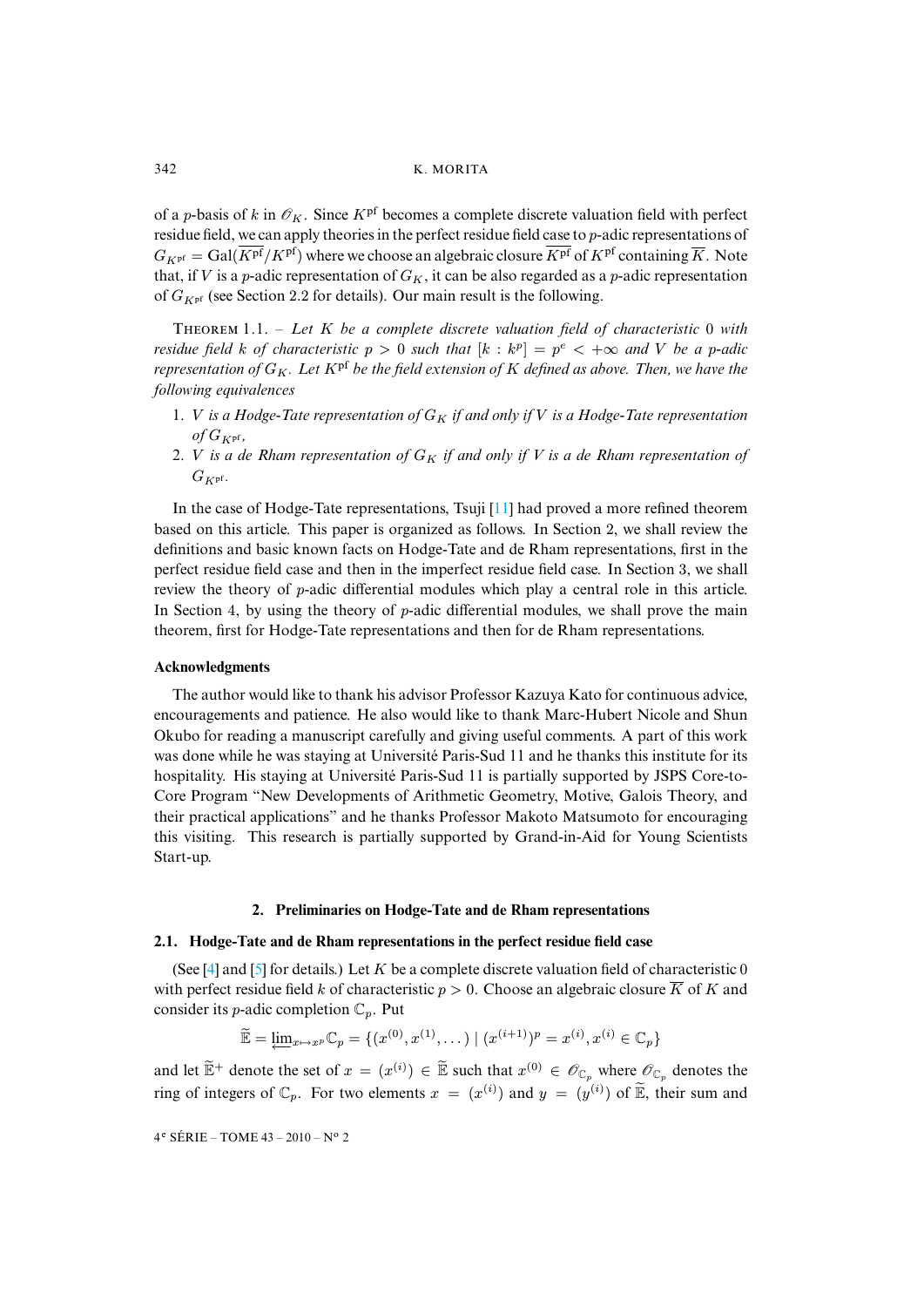product are defined by  $(x + y)^{(i)} = \lim_{j \to +\infty} (x^{(i+j)} + y^{(i+j)})^{p^j}$  and  $(xy)^{(i)} = x^{(i)}y^{(i)}$ . These sum and product make  $\widetilde{\mathbb{E}}$  a perfect field of characteristic  $p > 0$  ( $\widetilde{\mathbb{E}}^+$  is a subring of  $\widetilde{\mathbb{E}}$ ). Let  $\epsilon = (\epsilon^{(n)})$  be an element of  $\mathbb E$  such that  $\epsilon^{(0)} = 1$  and  $\epsilon^{(1)} \neq 1$ . Then,  $\mathbb E$  is the completion of an algebraic closure of  $k((\epsilon - 1))$  for the valuation defined by  $v_E(x) = v_p(x^{(0)})$  where  $v_p$  denotes the p-adic valuation of  $\mathbb{C}_p$  normalized by  $v_p(p)=1$ . The field  $\widetilde{\mathbb{E}}$  is equipped with a continuous action of the Galois group  $G_K = \text{Gal}(\overline{K}/K)$  with respect to the topology defined by the valuation  $v_{\mathbb{E}}$ . Put  $\mathbb{A}^+ = W(\mathbb{E}^+)$  (the ring of Witt vectors with coefficients in  $(\widetilde{\mathbb{E}}^{+})$  and  $\widetilde{\mathbb{B}}^{+} = \widetilde{\mathbb{A}}^{+}[1/p] = \{ \sum_{k \gg -\infty} p^{k}[x_k] \mid x_k \in \widetilde{\mathbb{E}}^{+} \}$  where  $[*]$  denotes the Teichmüller lift of  $* \in \tilde{\mathbb{E}}^+$ . This ring  $\tilde{\mathbb{B}}^+$  is equipped with a surjective homomorphism

$$
\theta : \widetilde{\mathbb{B}}^+ \to \mathbb{C}_p : \sum p^k [x_k] \mapsto \sum p^k x_k^{(0)}.
$$

If  $\tilde{p} = (p^{(n)})$  denotes an element of  $\mathbb{E}^+$  such that  $p^{(0)} = p$ , we can show that Ker $(\theta)$  is the principal ideal generated by  $\omega = [\tilde{p}] - p$ . The ring  $B_{dR,K}^+$  is defined to be the Ker( $\theta$ )-adic completion of  $\widetilde{\mathbb{B}}^+$ 

$$
B_{\mathrm{dR},K}^+ = \underleftarrow{\lim}_{n \geq 0} \widetilde{\mathbb{B}}^+ / (\mathrm{Ker} \, (\theta)^n).
$$

This is a discrete valuation ring and  $t = \log([\epsilon])$  which converges in  $B_{dR,K}^+$  is a generator of the maximal ideal. Put  $B_{dR,K} = B_{dR,K}^+ [1/t]$ . This ring  $B_{dR,K}$  becomes a field and is equipped with an action of the Galois group  $G_K$  and a filtration defined by  $\text{Fil}^i B_{\text{dR},K} = t^i B_{\text{dR},K}^+$  ( $i \in \mathbb{Z}$ ). Then,  $(B_{\text{dR},K})^{G_K}$  is canonically isomorphic to K. Thus, for a p-adic representation V of  $G_K$ ,  $D_{dR,K}(V) = (B_{dR,K} \otimes_{\mathbb{Q}_p} V)^{G_K}$  is naturally a K-vector space. We say that a p-adic representation V of  $G_K$  is a de Rham representation of  $G_K$  if we have

$$
\dim_{\mathbb{Q}_p} V = \dim_K D_{\mathrm{dR}, K}(V) \quad \text{(we always have } \dim_{\mathbb{Q}_p} V \ge \dim_K D_{\mathrm{dR}, K}(V).
$$

Furthermore, we say that a *p*-adic representation V of  $G_K$  is a potentially de Rham representation of  $G_K$  if there exists a finite field extension  $L/K$  in  $\overline{K}$  such that V is a de Rham representation of  $G_L$ . It is known that a potentially de Rham representation V of  $G_K$  is a de Rham representation of  $G_K$  (see [\[5,](#page-15-7) 3.9]).

Define  $B_{\text{HT},K}$  to be the associated graded algebra to the filtration Fil<sup>i</sup> $B_{\text{dR},K}$ . The quotient gr<sup>i</sup> $B_{\text{HT},K}$  = Fil<sup>i</sup> $B_{\text{dR},K}/\text{Fil}^{i+1}B_{\text{dR},K}$  ( $i \in \mathbb{Z}$ ) is a one-dimensional  $\mathbb{C}_p$ -vector space spanned by the image of  $t^i$ . Thus, we obtain the presentation

$$
B_{\mathrm{HT},K} = \bigoplus_{i \in \mathbb{Z}} \mathbb{C}_p(i)
$$

where  $\mathbb{C}_p(i) = \mathbb{C}_p \otimes \mathbb{Z}_p(i)$  is the Tate twist. Then,  $(B_{\text{HT},K})^{G_K}$  is canonically isomorphic to K. Thus, for a p-adic representation V of  $G_K$ ,  $D_{\text{HT},K}(V) = (B_{\text{HT},K} \otimes_{\mathbb{Q}_p} V)^{G_K}$  is naturally a K-vector space. We say that a p-adic representation V of  $G_K$  is a Hodge-Tate representation of  $G_K$  if we have

 $\dim_{\mathbb{Q}_p} V = \dim_K D_{\text{HT},K}(V)$  (we always have  $\dim_{\mathbb{Q}_p} V \ge \dim_K D_{\text{HT},K}(V)$ ).

Furthermore, we say that a p-adic representation V of  $G_K$  is a potentially Hodge-Tate representation of  $G_K$  if there exists a finite field extension  $L/K$  in  $\overline{K}$  such that V is a Hodge-Tate representation of  $G_L$ . It is known that a potentially Hodge-Tate representation V of  $G_K$  is a Hodge-Tate representation of  $G_K$  (see [\[5,](#page-15-7) 3.9]). Since we have  $grB_{dR,K} \simeq \bigoplus_{i \in \mathbb{Z}} \mathbb{C}_p(i)$ ,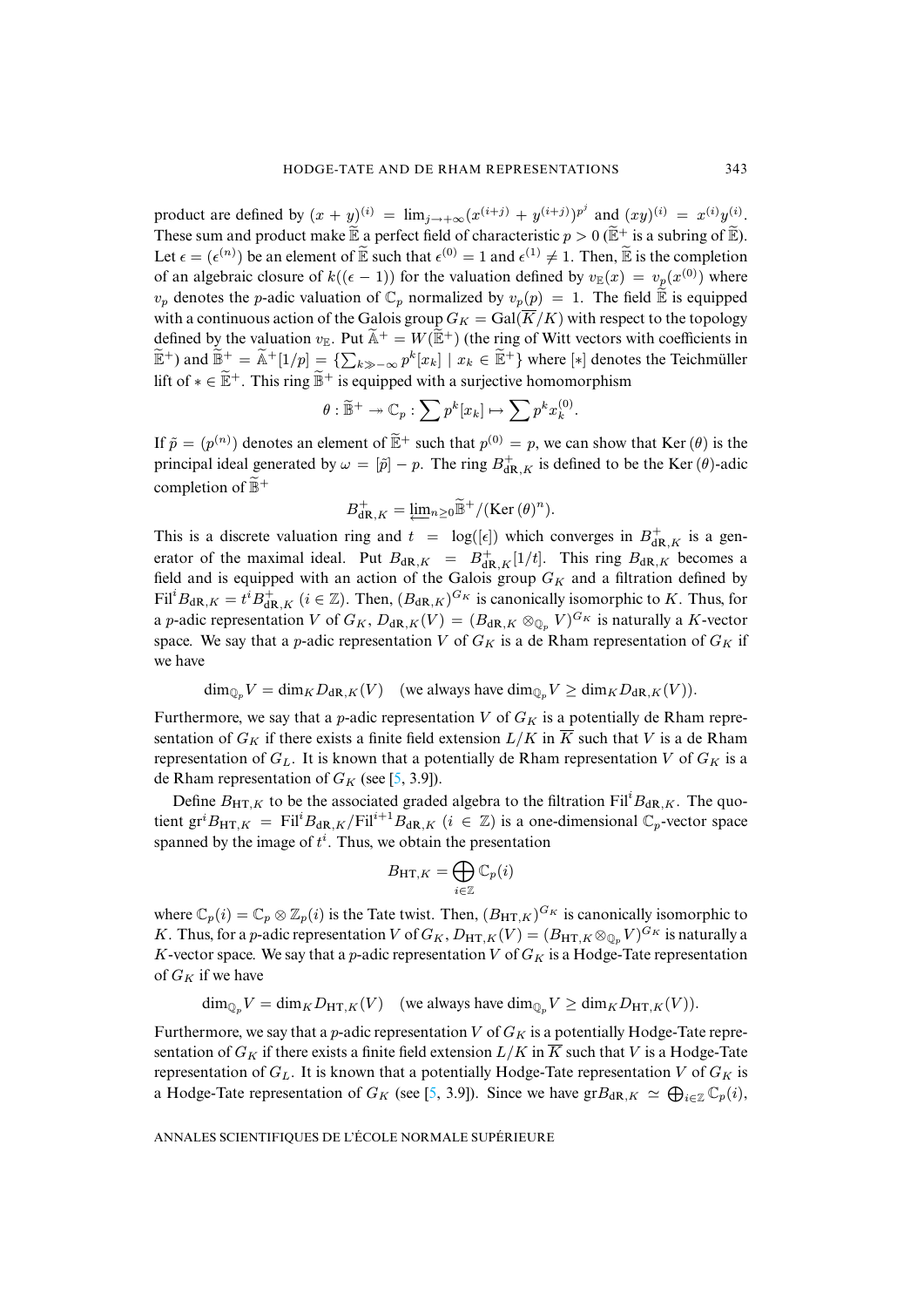if V is a de Rham representation of  $G_K$ , there exists a  $G_K$ -equivariant isomorphism  $\mathbb{C}_p \otimes_{\mathbb{Q}_p} V \simeq \bigoplus_{j=1}^{d=\dim_{\mathbb{Q}_p} V} \mathbb{C}_p(n_j)$   $(n_j \in \mathbb{Z})$ . Thus, it follows that a de Rham representation V of  $G_K$  is a Hodge-Tate representation of  $G_K$ .

#### **2.2. Hodge-Tate and de Rham representations in the imperfect residue field case**

Let K be a complete discrete valuation field of characteristic 0 with residue field  $k$  of characteristic  $p > 0$  such that  $[k : k^p] = p^e < +\infty$ . Choose an algebraic closure  $\overline{K}$  of K and put  $G_K = \text{Gal}(\overline{K}/K)$ . As in the introduction, fix a lifting  $(b_i)_{1 \le i \le e}$  of a p-basis of k in  $\mathcal{O}_K$  (the ring of integers of K) and for each  $m \geq 1$ , fix a  $p^m$  -th root  $b_i^{1/p^m}$  of  $b_i$  in  $\overline{K}$ satisfying  $(b_i^{1/p^{m+1}})^p = b_i^{1/p^m}$ . Put

$$
K^{(\text{pf})} = \bigcup_{m \ge 0} K(b_i^{1/p^m}, 1 \le i \le e) \quad \text{and} \quad K^{\text{pf}} = \text{the } p\text{-adic completion of } K^{(\text{pf})}.
$$

These fields depend on the choice of a lifting of a p-basis of k in  $\mathcal{O}_K$ . Since K<sup>(pf)</sup> is a Henselian discrete valuation field, we have an isomorphism  $G_{K<sup>pf</sup>} = \text{Gal}(\overline{K^{pf}}/K^{pf}) \simeq$  $G_{K_{\bullet}^{\text{(pf)}}} = \text{Gal}(\overline{K}/K^{\text{(pf)}})$  ( $\subset G_K$ ) where we choose an algebraic closure  $\overline{K_{\bullet}^{\text{pf}}}$  of  $K_{\bullet}^{\text{pf}}$  containing  $\overline{K}$ . With this isomorphism, we identify  $G_{K<sup>pf</sup>}$  with a subgroup of  $G_K$ . We have a bijective map from the set of finite extensions of  $K^{(pf)}$  contained in  $\overline{K}$  to the set of finite extensions of  $K^{\text{pf}}$  contained in  $\overline{K^{\text{pf}}}$  defined by  $L \to L K^{\text{pf}}$ . Furthermore,  $LK^{\text{pf}}$  is the p-adic completion of L. Hence, we have an isomorphism of rings

$$
\mathscr{O}_{\overline{K}}/p^n\mathscr{O}_{\overline{K}}\simeq \mathscr{O}_{\overline{K^\mathrm{pf}}}/p^n\mathscr{O}_{\overline{K^\mathrm{pf}}}
$$

where  $\mathscr{O}_{\overline{K}}$  and  $\mathscr{O}_{\overline{K{p}f}}$  denote the rings of integers of  $\overline{K}$  and  $\overline{K{p}f}$ . Thus, the *p*-adic completion of  $\overline{K}$  is isomorphic to the p-adic completion of  $\overline{K^{pf}}$ , which we will write  $\mathbb{C}_p$ . As in Subsection 2.1, construct the rings  $\widetilde{\mathbb{E}}^+$  and  $\widetilde{\mathbb{A}}^+ = W(\widetilde{\mathbb{E}}^+)$  from this  $\mathbb{C}_p$ . Let  $k^{\text{pf}}$  denote the perfect residue field of  $K^{pf}$  and put  $\mathscr{O}_{K_0} = \mathscr{O}_K \cap W(k^{pf})$ . Let  $\alpha : \mathscr{O}_K \otimes_{\mathscr{O}_{K_0}} \tilde{\mathbb{A}}^+ \to \mathscr{O}_{\overline{K}}/p\mathscr{O}_{\overline{K}}$  be the natural surjection and define  $\widetilde{A}_{(K)}^+$  to be  $\widetilde{A}_{(K)}^+ = \lim_{\varepsilon \to 0} n \geq 0$  ( $\mathscr{O}_K \otimes_{\mathscr{O}_{K_0}} \widetilde{A}^+$ )/(Ker $(\alpha)$ )<sup>n</sup>. Let  $\theta_K : \widetilde{\mathbb{A}}_{(K)}^+ \otimes_{\mathbb{Z}_p} \mathbb{Q}_p \twoheadrightarrow \mathbb{C}_p$  be the natural extension of  $\theta : \widetilde{\mathbb{A}}^+[1/p] \twoheadrightarrow \mathbb{C}_p$ . Define  $B^+_{\mathrm{dR},K}$  to be the Ker  $(\theta_K)$ -adic completion of  $\widetilde{\mathbb{A}}_{(K)}^+ \otimes_{\mathbb{Z}_p} \mathbb{Q}_p$ 

$$
B_{\mathrm{dR},K}^+ = \underleftarrow{\lim}_{n \geq 0} (\widetilde{\mathbb{A}}_{(K)}^+ \otimes_{\mathbb{Z}_p} \mathbb{Q}_p) / (\mathrm{Ker} \, (\theta_K)^n).
$$

This is a K-algebra equipped with an action of the Galois group  $G_K$ . Let  $b_i$  denote  $(b_i^{(n)}) \in \widetilde{\mathbb{E}}^+$  such that  $b_i^{(0)} = b_i$  and then the series which defines  $log([\widetilde{b}_i]/b_i)$  converges to an element  $t_i$  in  $B_{\text{dR},K}^+$ . Then, the ring  $B_{\text{dR},K}^+$  becomes a local ring with the maximal ideal  $m_{dR} = (t, t_1, \ldots, t_e)$ . Define a filtration on  $B_{dR,K}^+$  by fil<sup> $i B_{dR,K}^+ = m_{dR}^i$ . Then, the</sup> homomorphism

$$
f:B^+_{\mathrm{dR},K^{\mathrm{pf}}}[[t_1,\ldots,t_e]]\to B^+_{\mathrm{dR},K}
$$

is an isomorphism of filtered algebras (see  $[3,$  Proposition 2.9]). From this isomorphism, it follows easily that

 $i: B^+_{\mathrm{dR}, K^{\mathrm{pf}}} \hookrightarrow B^+_{\mathrm{dR}, K}$  and  $p: B^+_{\mathrm{dR}, K} \twoheadrightarrow B^+_{\mathrm{dR}, K^{\mathrm{pf}}}$ :  $t_i \mapsto 0$ 

are  $G_{K<sub>pf</sub>$ -equivariant homomorphisms and the composition

$$
p \circ i : B^+_{\mathrm{dR}, K^{\mathrm{pf}}} \hookrightarrow B^+_{\mathrm{dR}, K} \twoheadrightarrow B^+_{\mathrm{dR}, K^{\mathrm{pf}}}
$$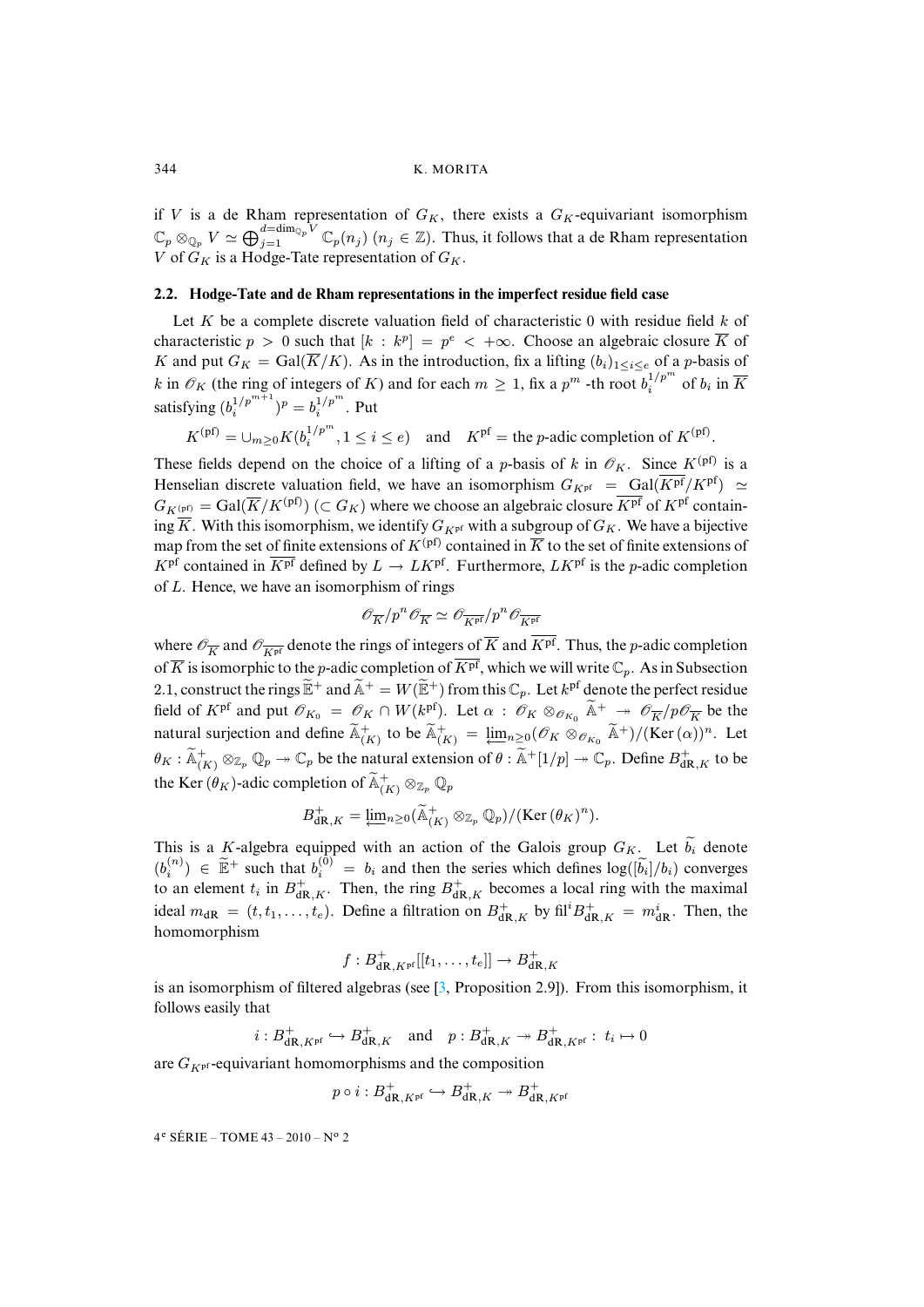is an identity. Put  $B_{dR,K} = B_{dR,K}^+[1/t]$ . Then, K is canonically embedded in  $B_{dR,K}$  and we have a canonical isomorphism  $(B_{dR,K})^{G_K} = K$ . Thus, for a *p*-adic representation V of  $G_K$ ,  $D_{dR,K}(V) = (B_{dR,K} \otimes_{\mathbb{Q}_p} V)^{G_K}$  is naturally a K-vector space. We say that a p-adic representation V of  $G_K$  is a de Rham representation of  $G_K$  if we have

 $\dim_{\mathbb{Q}_p} V = \dim_K D_{dR,K}(V)$  (we always have  $\dim_{\mathbb{Q}_p} V \ge \dim_K D_{dR,K}(V)$ ).

Furthermore, we say that a *p*-adic representation V of  $G_K$  is a potentially de Rham representation of  $G_K$  if there exists a finite field extension  $L/K$  in  $\overline{K}$  such that V is a de Rham representation of  $G_L$ . We can show that a potentially de Rham representation V of  $G_K$  is a de Rham representation of  $G_K$  in the same way as in the perfect residue field case.

Define a filtration on  $B_{\text{dR},K}$  to be

$$
\text{Fil}^{0}B_{\text{dR},K} = \sum_{n=0}^{\infty} t^{-n} \text{fil}^{n} B_{\text{dR},K}^{+} = B_{\text{dR},K}^{+} \left[ \frac{t_{1}}{t}, \ldots, \frac{t_{e}}{t} \right],
$$
  
\n
$$
\text{Fil}^{i} B_{\text{dR},K} = t^{i} \text{Fil}^{0} B_{\text{dR},K} \ (i \in \mathbb{Z}).
$$

Define  $B_{\text{HT},K}$  to be the associated graded algebra to this filtration. Since the quotient  $gr^iB_{\text{HT},K} = \text{Fil}^iB_{\text{dR},K}/\text{Fil}^{i+1}B_{\text{dR},K}$   $(i \in \mathbb{Z})$  is given by  $gr^iB_{\text{HT},K} = t^i\mathbb{C}_p[\frac{t_1}{t}, \ldots, \frac{t_e}{t}],$  we obtain the presentation

$$
B_{\mathrm{HT},K} = \mathbb{C}_p[t, t^{-1}, \frac{t_1}{t}, \dots, \frac{t_e}{t}] = B_{\mathrm{HT}, K^{\mathrm{pf}}}[\frac{t_1}{t}, \dots, \frac{t_e}{t}].
$$

From this presentation, it follows easily that

$$
i: B_{\text{HT}, K^{\text{pf}}}\hookrightarrow B_{\text{HT}, K}
$$
 and  $p: B_{\text{HT}, K}\twoheadrightarrow B_{\text{HT}, K^{\text{pf}}}: t_i/t \mapsto 0$ 

are  $G_{K<sub>pf</sub>}$ -equivariant homomorphisms and the composition

$$
p \circ i : B_{\mathrm{HT}, K^{\mathrm{pf}}} \hookrightarrow B_{\mathrm{HT}, K} \twoheadrightarrow B_{\mathrm{HT}, K^{\mathrm{pf}}}
$$

is an identity. The field K is canonically embedded in  $B_{\text{HT},K}$  and we have  $(B_{\text{HT},K})^{G_K} = K$ . Thus, for a *p*-adic representation V of  $G_K$ ,  $D_{\text{HT},K}(V) = (B_{\text{HT},K} \otimes_{\mathbb{Q}_p} V)^{G_K}$  is naturally a K-vector space. We say that a p-adic representation V of  $G_K$  is a Hodge-Tate representation of  $G_K$  if we have

 $\dim_{\mathbb{Q}_p} V = \dim_K D_{\text{HT},K}(V)$  (we always have  $\dim_{\mathbb{Q}_p} V \ge \dim_K D_{\text{HT},K}(V)$ ).

Furthermore, we say that a p-adic representation V of  $G_K$  is a potentially Hodge-Tate representation of  $G_K$  if there exists a finite field extension  $L/K$  in  $\overline{K}$  such that V is a Hodge-Tate representation of  $G_L$ . We can show that a potentially Hodge-Tate representation V of  $G_K$  is a Hodge-Tate representation of  $G_K$  in the same way as in the perfect residue field case.

#### **3. Preliminaries on** p**-adic differential modules**

In this section, we shall review the theory of  $p$ -adic differential modules which plays an important role in this article. First, let us fix the notations. Let  $K$  be a complete discrete valuation field of characteristic 0 with residue field k of characteristic  $p > 0$  such that  $[k : k^p] = p^e < \infty$  and V be a p-adic representation of  $G_K$ . Define  $K^{(pf)}$  and  $K^{pf}$  as in the introduction and in Subsection 2.2. Put  $K_{\infty}^{(pf)} = \cup_{m \geq 0} K^{(pf)}(\zeta_{p^m})$  (resp.  $K_{\infty}^{pf} =$  $\cup_{m>0} K<sup>pf</sup>(\zeta_{p^m})$ ) where  $\zeta_{p^m}$  denotes a primitive  $p^m$ -th root of unity in  $\overline{K}$  (resp.  $\overline{K^{pf}}$ ) such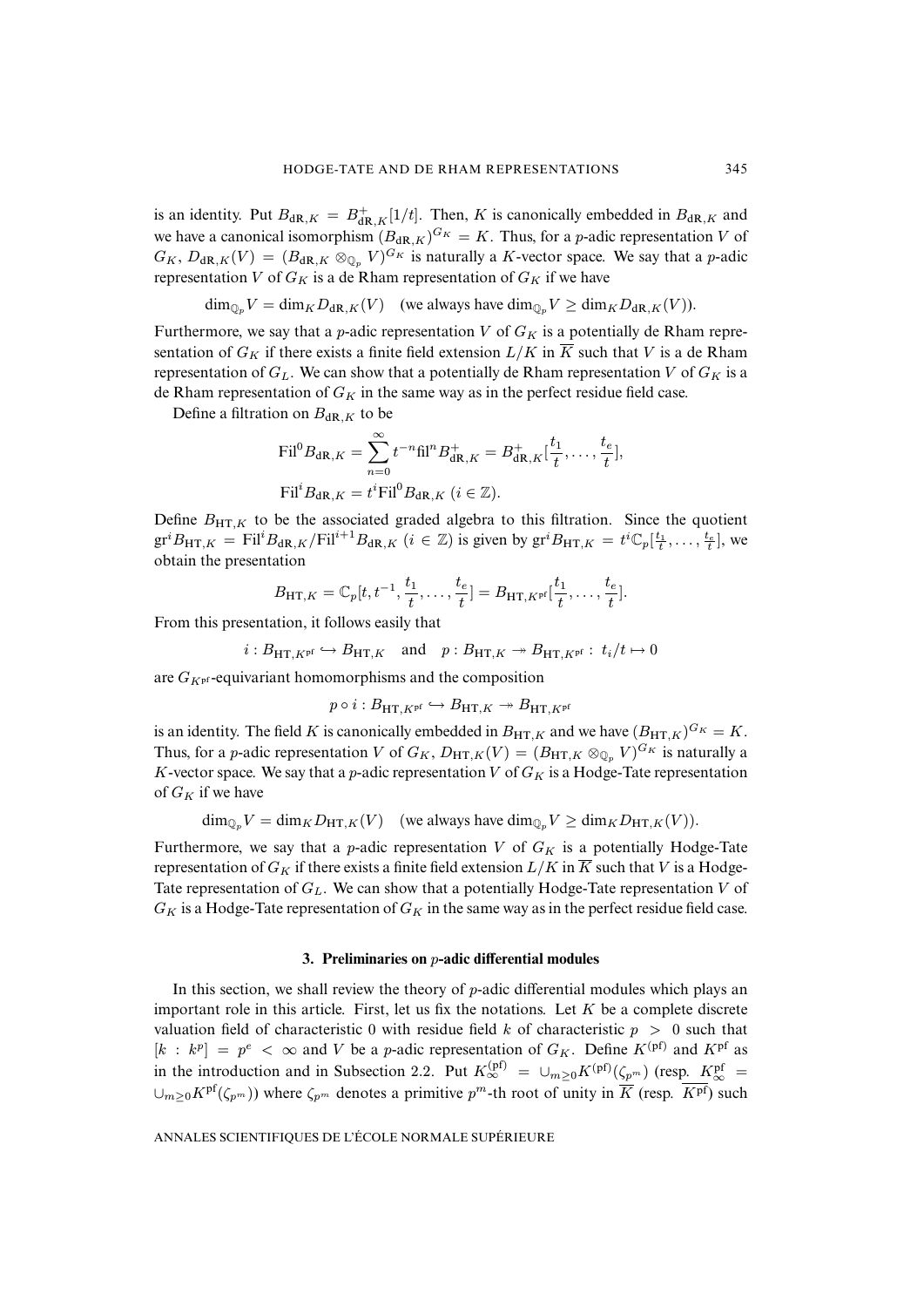that  $(\zeta_{p^{m+1}})^p = \zeta_{p^m}$ . Let  $\hat{K}_{\infty}^{\text{pf}}$  denote the *p*-adic completion of  $K_{\infty}^{\text{pf}}$ . These fields  $K_{\infty}^{\text{(pf)}}, K_{\infty}^{\text{pf}}$ and  $\hat{K}_{\infty}^{\text{pf}}$  depend on the choice of a lifting of a p-basis of k in  $\mathscr{O}_K$ . Then, we have the following inclusions

$$
K_{\infty}^{(\text{pf})} \subset K_{\infty}^{\text{pf}} \subset \hat{K}_{\infty}^{\text{pf}}.
$$

Let H denote the kernel of the cyclotomic character  $\chi: G_{K<sup>pf</sup>} \to \mathbb{Z}_p^*$ . Then, the Galois group H is isomorphic to the subgroup Gal( $\overline{K}/K_{\infty}^{(pf)}$ ) of  $G_K$ . Define  $\Gamma_K = G_K/H$ . Let  $\Gamma_0$  denote the subgroup Gal( $K_{\infty}^{(pf)}/K^{(pf)}$ ) ( $\simeq G_{K^{pf}}/H$ ) of  $\Gamma_K$ . Let  $\Gamma_i$  ( $1 \leq i \leq e$ ) be the subgroup of  $\Gamma_K$  such that actions of  $\beta_i \in \Gamma_i$   $(1 \leq i \leq e)$  satisfy  $\beta_i(\zeta_{p^m}) = \zeta_{p^m}$  and  $\beta_i(b_j^{1/p^m}) = b_j^{1/p^m}$  $(i \neq j)$  and define the homomorphism  $c_i : \Gamma_i \to \mathbb{Z}_p$  such that we have  $\beta_i(b_i^{1/p^m}) = b_i^{1/p^m} \zeta_{p^m}^{c_i(\beta_i)}$ . Then, the homomorphism  $c_i$  defines an isomorphism  $\Gamma_i \simeq \mathbb{Z}_p$  of profinite groups. With this, we can see that there exist isomorphisms of profinite groups

$$
\Gamma_K \simeq \Gamma_0 \ltimes (\oplus_{i=1}^e \Gamma_i) \simeq \Gamma_0 \ltimes \mathbb{Z}_p^{\oplus e}.
$$

#### **3.1. Definitions of** p**-adic differential modules**

We shall review the definitions of  $p$ -adic differential modules and have the following diagram, for a *p*-adic representation V of  $G_K$ ,

$$
(B_{\mathrm{dR},K}^+ \otimes_{\mathbb{Q}_p} V)^H \stackrel{\theta_K}{\rightarrow} (\mathbb{C}_p \otimes_{\mathbb{Q}_p} V)^H
$$
  
\n
$$
\cup \qquad \qquad \cup
$$
  
\n
$$
D_{\mathrm{dif}}^+(V) \rightarrow D_{\mathrm{Sen}}(V)
$$
  
\n
$$
\cup \qquad \qquad \cup
$$
  
\n
$$
D_{e\text{-dif}}^+(V) \rightarrow D_{\mathrm{Bri}}(V).
$$

3.1.1*. The module*  $D_{\text{Sen}}(V)$ . – In the article [\[10\]](#page-15-8), Sen shows that, for a p-adic representation V of  $G_{K<sup>pf</sup>}$ , the  $\hat{K}_{\infty}^{pf}$ -vector space  $(\mathbb{C}_p \otimes_{\mathbb{Q}_p} V)^H$  has dimension  $d = \dim_{\mathbb{Q}_p} V$ and the union of the finite dimensional  $K_{\infty}^{\text{pf}}$ -subspaces of  $(\mathbb{C}_p \otimes_{\mathbb{Q}_p} V)^H$  stable under  $\Gamma_0$  $(\simeq G_{K<sup>pf</sup>}/H)$  is a  $K^{\text{pf}}_{\infty}$ -vector space of dimension d stable under  $\Gamma_0$  (called  $D_{\text{Sen}}(V)$ ). We have  $\mathbb{C}_p \otimes_{K_{\infty}^{\text{pf}}} D_{\text{Sen}}(V) = \mathbb{C}_p \otimes_{\mathbb{Q}_p} V$  and the natural map  $\hat{K}_{\infty}^{\text{pf}} \otimes_{K_{\infty}^{\text{pf}}} D_{\text{Sen}}(V) \to (\mathbb{C}_p \otimes_{\mathbb{Q}_p} V)^H$  is an isomorphism. Furthermore, if  $\gamma \in \Gamma_0$  is close enough to 1, then the series of operators on  $D_{\text{Sen}}(V)$ 

$$
\frac{\log(\gamma)}{\log(\chi(\gamma))} = -\frac{1}{\log(\chi(\gamma))} \sum_{k \ge 1} \frac{(1-\gamma)^k}{k}
$$

converges to a  $K_{\infty}^{\text{pf}}$ -linear derivation  $\nabla^{(0)} : D_{\text{Sen}}(V) \to D_{\text{Sen}}(V)$  and does not depend on the choice of  $\gamma$ .

3.1.2*. The module*  $D_{\text{Bri}}(V)$ . – In the article [\[2\]](#page-15-9), Brinon generalizes Sen's work above. For a p-adic representation V of  $G_K$ , he shows that the union of the finite dimensional  $K^{(pf)}_{\infty}$ . subspaces of  $(\mathbb{C}_p \otimes_{\mathbb{Q}_p} V)^H$  stable under  $\Gamma_K$  is a  $K_{\infty}^{(pf)}$ -vector space of dimension d stable under  $\Gamma_K$  (we call it  $D_{\text{Bri}}(V)$ ). We have  $\mathbb{C}_p \otimes_{K_{\infty}^{(p)}} D_{\text{Bri}}(V) = \mathbb{C}_p \otimes_{\mathbb{Q}_p} V$  and the natural map  $\hat{K}_{\infty}^{\text{pf}} \otimes_{K_{\infty}^{(\text{pf})}} D_{\text{Bri}}(V) \to (\mathbb{C}_p \otimes_{\mathbb{Q}_p} V)^H$  is an isomorphism. As in the case of  $D_{\text{Sen}}(V)$ , the  $K_{\infty}^{(pf)}$ -vector space  $D_{\text{Bri}}(V)$  is endowed with the action of the  $K_{\infty}^{(pf)}$ -linear derivation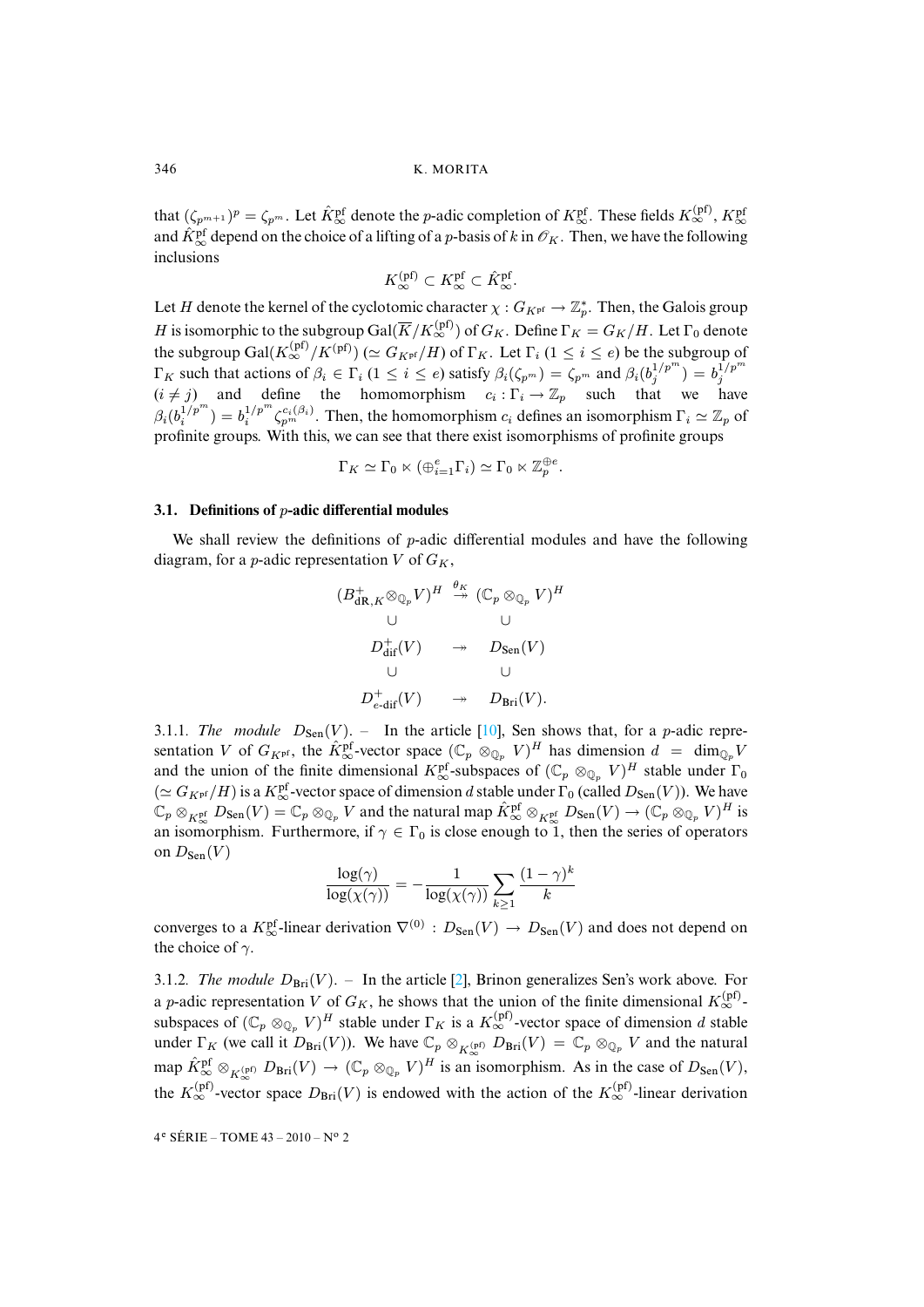$\nabla^{(0)} = \frac{\log(\gamma)}{\log(\chi(\gamma))}$  if  $\gamma \in \Gamma_0$  is close enough to 1. In addition to this operator  $\nabla^{(0)}$ , if  $\beta_i \in \Gamma_i$ is close enough to 1, then the series of operators on  $D_{\text{Bri}}(V)$ 

$$
\frac{\log(\beta_i)}{c_i(\beta_i)} = -\frac{1}{c_i(\beta_i)} \sum_{k \ge 1} \frac{(1 - \beta_i)^k}{k}
$$

converges to a  $K_{\infty}^{(pf)}$ -linear derivation  $\nabla^{(i)} : D_{\text{Bri}}(V) \to D_{\text{Bri}}(V)$  and does not depend on the choice of  $\beta_i$ .

3.1.3*. The module*  $D_{e\text{-dif}}^+(V)$ . – In the article [\[1\]](#page-15-10), Andreatta and Brinon generalize Fontaine's work [\[6\]](#page-15-11). For a *p*-adic representation V of  $G_K$ , they show that the union of  $K_{\infty}^{(pf)}[[t,t_1,\ldots,t_e]]$ -submodules of finite type of  $(B_{dR,K}^+\otimes_{\mathbb{Q}_p} V)^H$  stable under  $\Gamma_K$  is a free  $K_{\infty}^{(pf)}[[t, t_1, \ldots, t_e]]$ -module of rank d stable under  $\Gamma_K$  (we call it  $D^+_{e\text{-dif}}(V)$ ). We have  $B_{{\rm dR},K}^+\otimes_{K^{(pf)}_\infty[[t,t_1,...,t_e]]}D_{e\text{-dif}}^+(V)=B_{{\rm dR},K}^+\otimes_{\mathbb{Q}_p}V$  and the natural map

$$
(B_{\mathrm{dR},K}^+)^H \otimes_{K_{\infty}^{(p)}[[t,t_1,\ldots,t_e]]} D_{e\text{-dif}}^+(V) \to (B_{\mathrm{dR},K}^+ \otimes_{\mathbb{Q}_p} V)^H
$$

is an isomorphism. The  $K_{\infty}^{(pf)}[[t, t_1, \ldots, t_e]]$ -module  $D^+_{e\text{-dif}}(V)$  is endowed with the action of the  $K_{\infty}^{(pf)}$ -linear derivations  $\nabla^{(0)} = \frac{\log(\gamma)}{\log(\chi(\gamma))}$  if  $\gamma \in \Gamma_0$  is close enough to 1 and  $\nabla^{(i)} = \frac{\log(\beta_i)}{c_i(\beta_i)}$  (1  $\leq i \leq e$ ) if  $\beta_i \in \Gamma_i$  is close enough to 1.

3.1.4*. The module*  $D_{\text{dif}}^+(V)$ . – For a *p*-adic representation V of  $G_K$ , define  $D_{\text{dif}}^+(V)$ to be  $\lim_{r \to \infty} [K_{\infty}^{\text{pf}}[[t, t_1, \ldots, t_e]] \otimes_{K_{\infty}^{\text{(pf)}}[[t, t_1, \ldots, t_e]]} D_{e-\text{dif}}^{+,(r)}(V))$  where we put  $D_{e-\text{dif}}^{+,(r)}(V) =$  $D_{e\text{-diff}}^+(V)/(t,t_1,\ldots,t_e)^r D_{e\text{-diff}}^+(V)$ . One can verify that  $D_{\text{diff}}^+(V)$  is the union of  $K_\infty^{\rm pf}[[t,t_1,\ldots,t_e]]$ -submodules of finite type of  $(B_{\mathrm{dR},K}^+\otimes_{\mathbb{Q}_p}V)^H$  stable under  $\Gamma_0 \ (\simeq G_{K^{\rm pf}}/H)$ and is a free  $K^{\text{pf}}_{\infty}[[t, t_1, \ldots, t_e]]$ -module of rank d stable under  $\Gamma_0$ . Furthermore, we have  $B^+_{dR,K} \otimes_{K^{\text{pf}}_{\infty}[[t,t_1,\ldots,t_e]]} D^+_{dif}(V) = B^+_{dR,K} \otimes_{\mathbb{Q}_p} V$  and the natural map  $(B^+_{dR,K})^H$  $\otimes_{K_{\infty}^{\text{pf}}[[t,t_1,\ldots,t_e]]} D_{\text{dif}}^+(V) \to (B_{\text{dR},K}^+ \otimes_{\mathbb{Q}_p} V)^H$  is an isomorphism. As in the case of  $D_{e-\text{dif}}^+(V)$ , the  $K_{\infty}^{\text{pf}}[[t, t_1, \dots, t_e]]$ -module  $D_{\text{dif}}^+(V)$  is endowed with the action of the  $K_{\infty}^{\text{pf}}$ -linear derivation  $\nabla^{(0)} = \frac{\log(\gamma)}{\log(x(\gamma))}$  if  $\gamma \in \Gamma_0$  is close enough to 1.

- REMARK 3.1.  $-$  1. The preceding results in Subsection 3.1.1 are obtained when V is a p-adic representation of  $G_L = \text{Gal}(\overline{L}/L)$  where L is a complete discrete valuation field of characteristic 0 with perfect residue field of characteristic  $p > 0$  and we choose an algebraic closure  $\overline{L}$  of L. However, in Subsection 3.1.1, for simplicity, we stated the results in the case  $L = K<sup>pf</sup>$ .
- 2. Note that, though many people denote the  $p$ -adic differential module constructed by Fontaine in [\[6\]](#page-15-11) by  $D_{\text{dif}}^{+}(V)$ , the module  $D_{\text{dif}}^{+}(V)$  in Subsection 3.1.4 is a little different from this module.

#### **3.2. Some properties of differential operators**

We shall describe the action of derivations  $\{\nabla^{(i)}\}_{i=0}^e$  on  $D_{\text{Bri}}(V)$  and  $D_{e-\text{dif}}^+(V)$ . First, by a standard argument, we can show that, if  $x \in D_{\text{Bri}}(V)$  (resp.  $D_{e-\text{dif}}^+(V)$ ), we have

$$
\nabla^{(0)}(x) = \lim_{\gamma \to 1} \frac{\gamma(x) - x}{\chi(\gamma) - 1} \quad \text{and} \quad \nabla^{(i)}(x) = \lim_{\beta_i \to 1} \frac{\beta_i(x) - x}{c_i(\beta_i)}.
$$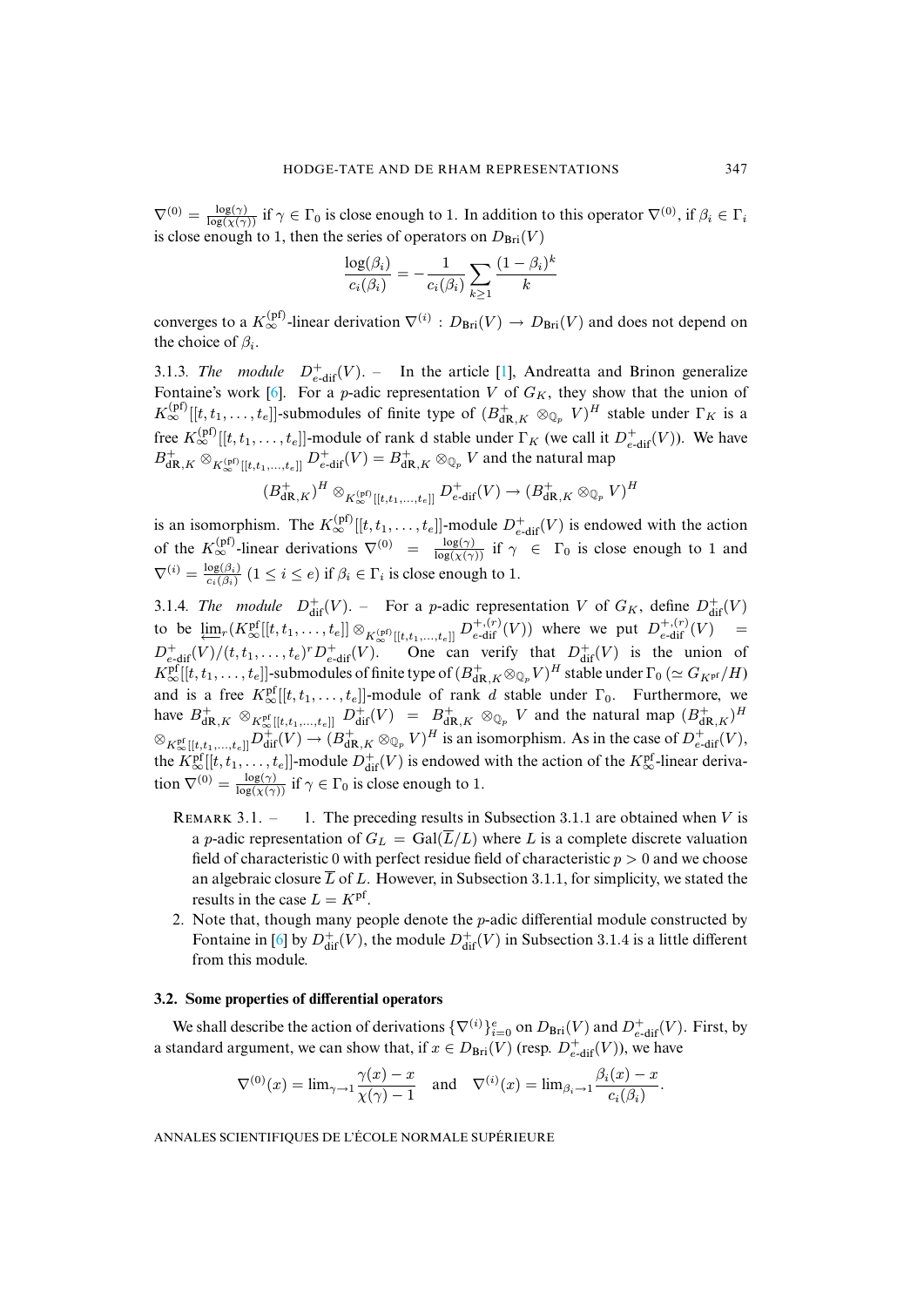With this, we can easily describe the actions of  $K_{\infty}^{(pf)}$ -linear derivations  $\{\nabla^{(i)}\}_{i=0}^e$  on  $K_{\infty}^{(pf)}[[t,t_1,\ldots,t_e]] = D_{e\text{-dif}}^+(\mathbb{Q}_p)$  where  $\mathbb{Q}_p$  is equipped with the structure of p-adic representations of  $G_K$  induced by the trivial action of  $G_K$ .

LEMMA 3.2. – *The actions of*  $K_{\infty}^{(pf)}$ -linear derivations  $\{\nabla^{(i)}\}_{i=0}^e$  on  $K_{\infty}^{(pf)}[[t, t_1, \ldots, t_e]]$ *are given by*  $\nabla^{(0)} = t \frac{d}{dt}$  *and*  $\nabla^{(i)} = t \frac{d}{dt_i}$   $(1 \le i \le e)$ .

*Proof.* – Since  $\{\nabla^{(j)}\}_{j=0}^e$  are  $K_{\infty}^{(pf)}$ -linear derivations and we can see that we have  $\nabla^{(j)}(t_k) = 0$   $(j \neq k)$  and  $\nabla^{(i)}(t) = 0$   $(i \neq 0)$ , it suffices to show that we have  $\nabla^{(0)}(t) = t$ and  $\nabla^{(i)}(t_i) = t$ . These follow from

$$
\nabla^{(0)}(t) = \lim_{\gamma \to 1} \frac{\gamma(t) - t}{\chi(\gamma) - 1} = \lim_{\gamma \to 1} \frac{\chi(\gamma)t - t}{\chi(\gamma) - 1} = t
$$
  

$$
\nabla^{(i)}(t_i) = \lim_{\beta_i \to 1} \frac{\beta_i(t_i) - t_i}{c_i(\beta_i)} = \lim_{\beta_i \to 1} \frac{(t_i + c_i(\beta_i)t) - t_i}{c_i(\beta_i)} = t.
$$

We extend naturally actions of  $K_{\infty}^{(pf)}$ -linear derivations  $\{\nabla^{(i)}\}_{i=0}^e$  on  $K_{\infty}^{(pf)}[[t, t_1, \ldots, t_e]]$ to  $K_{\infty}^{(pf)}[[t,t_1,\ldots,t_e]][t^{-1}]$  ( $\subset B_{dR,K}$ ) by putting  $\nabla^{(0)}(t^{-1}) = -t^{-1}$  and  $\nabla^{(i)}(t^{-1}) = 0$  $(1 \le i \le e)$ . Now, we compute the bracket [, ] of derivations  $\{\nabla^{(i)}\}_{i=0}^e$  on  $D_{\text{Bri}}(V)$  (resp.  $D^+_{e\text{-dif}}(V)$ ).

**PROPOSITION 3.3.** – *On the p-adic differential module*  $D_{\text{Bri}}(V)$  *(resp.*  $D^+_{e\text{-dif}}(V)$ *)*, we *have*  $[\nabla^{(0)}, \nabla^{(i)}] = \nabla^{(i)} (i \neq 0)$  *and*  $[\nabla^{(i)}, \nabla^{(j)}] = 0$   $(i, j \neq 0)$ .

*Proof.* – The second equality follows from the commutativity of  $\beta_i$  and  $\beta_j$ . For the first equality, we have the relation  $\gamma \beta_i = \beta_i^{\chi(\gamma)} \gamma$ . Then, since we have

$$
\lim_{h \to 0} \frac{a^{h+1} - a}{(h+1) - 1} = a \log(a),
$$

we obtain

$$
\begin{split}\n[\nabla^{(0)}, \nabla^{(i)}](*) &= \lim_{\gamma \to 1} \frac{\gamma - 1}{\chi(\gamma) - 1} \lim_{\beta_i \to 1} \frac{\beta_i - 1}{c_i(\beta_i)} (*) - \lim_{\beta_i \to 1} \frac{\beta_i - 1}{c_i(\beta_i)} \lim_{\gamma \to 1} \frac{\gamma - 1}{\chi(\gamma) - 1} (*) \\
&= \lim_{\beta_i \to 1} \lim_{\gamma \to 1} \frac{\gamma \beta_i - \gamma - \beta_i + 1}{(\chi(\gamma) - 1)c_i(\beta_i)} (*) - \lim_{\beta_i \to 1} \lim_{\gamma \to 1} \frac{\beta_i \gamma - \gamma - \beta_i + 1}{(\chi(\gamma) - 1)c_i(\beta_i)} (*) \\
&= \lim_{\beta_i \to 1} \lim_{\gamma \to 1} \frac{\beta_i^{\chi(\gamma)} \gamma - \beta_i \gamma}{(\chi(\gamma) - 1)c_i(\beta_i)} (*) \\
&= \lim_{\beta_i \to 1} \frac{\beta_i \log(\beta_i)}{c_i(\beta_i)} (*) \\
&= \nabla^{(i)}(*).\n\end{split}
$$

**PROPOSITION** 3.4. – *The action of the*  $K_{\infty}^{(pf)}$ -linear derivation  $\nabla^{(i)}$  ( $i \neq 0$ ) on  $D_{\text{Bri}}(V)$  is *nilpotent.*

*Proof.* – From the equality  $\nabla^{(0)}\nabla^{(i)} - \nabla^{(i)}\nabla^{(0)} = \nabla^{(i)}$ , we get  $\nabla^{(0)}(\nabla^{(i)})^r - (\nabla^{(i)})^r\nabla^{(0)}$  $= r(\nabla^{(i)})^r$  and tr $(r(\nabla^{(i)})^r) = 0$  for all  $r \in \mathbb{N}$ . Since the characteristic of  $K^{(pf)}_{\infty}$  is 0, we obtain  $tr((\nabla^{(i)})^r) = 0$  for all  $r \in \mathbb{N}$ . As is well known in linear algebra, this shows that the action of the  $K_{\infty}^{(pf)}$ -linear derivation  $\nabla^{(i)}$  ( $i \neq 0$ ) on  $D_{\text{Bri}}(V)$  is nilpotent.  $\Box$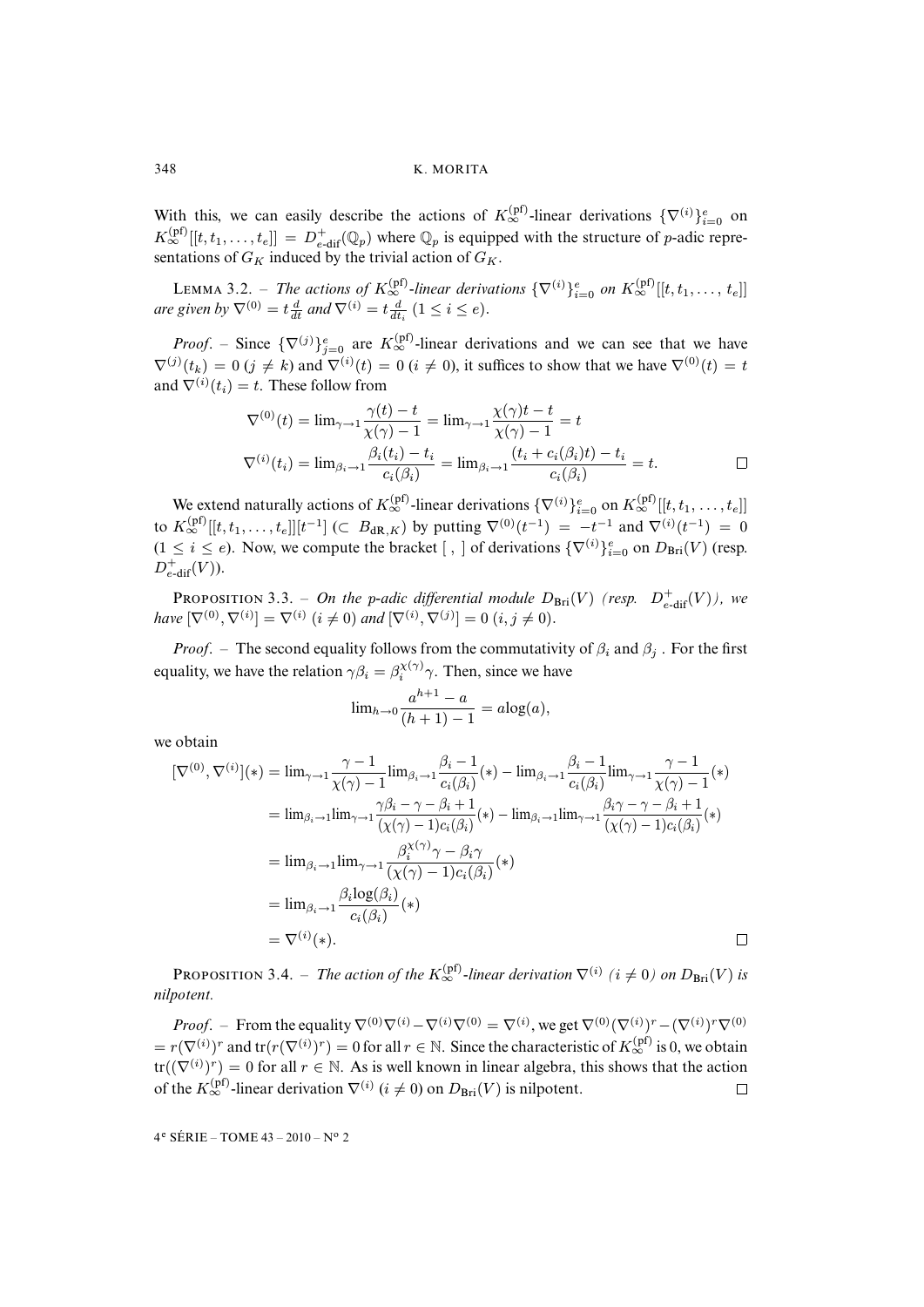$NOTATION - For simplicity, put$ 

$$
R = K_{\infty}^{(\text{pf})}[t, \frac{t_1}{t}, \dots, \frac{t_e}{t}] \quad \text{or} \quad K_{\infty}^{(\text{pf})}[[t, t_1, \dots, t_e]].
$$

PROPOSITION 3.5. – Let  $M$  be a finitely generated free  $R[1/t]$ -module endowed with  $K_{\infty}^{(pf)}$ -linear derivations  $\{\nabla^{(i)}\}_{i=0}^e$  which satisfy the same properties in Lemma 3.2 and *Proposition* 3.3*.* Assume that we can choose a basis  ${g_j}_{j=1}^d$  of M over R[1/t] such that  $\nabla^{(0)}(g_j) = 0$ . Then, the action of  $\nabla^{(i)}$  ( $i \neq 0$ ) on this basis is given by  $\nabla^{(i)}(g_j) = t \sum_{k=1}^d c_k g_k$ *where*  $c_k$  *is an element of*  $R$  *such that*  $\nabla^{(0)}(c_k)=0$ *.* 

*Proof.* – Since  $\{g_j\}_{j=1}^d$  forms a basis of M over  $R[1/t]$ , we can write, for  $i \neq 0$ ,

(3.1) 
$$
\nabla^{(i)}(g_j) = \sum_{k=1}^d a_k g_k \quad (a_k \in R[1/t]).
$$

Then, the relation  $[\nabla^{(0)}, \nabla^{(i)}] = \nabla^{(i)} (i \neq 0)$  of Proposition 3.3 says that we have  $\sum_{k=1}^{d} \nabla^{(0)}(a_k) g_k = \sum_{k=1}^{d} a_k g_k$ . Note that we have  $\nabla^{(0)}(g_j) = 0$  by hypothesis. Hence, we obtain the differential equation  $\nabla^{(0)}(a_k) = a_k$ . Define an element  $c_k$  of  $R[1/t]$  to be  $a_k/t$ . Then, we can see that  $c_k$  satisfies  $\nabla^{(0)}(c_k) = a_k/t - a_k/t = 0$  and that  $c_k$  is contained in R. Thus, the solution of the differential equation  $\nabla^{(0)}(a_k) = a_k$  in R[1/t] has the following form

$$
(3.2) \t\t\t a_k = c_k t
$$

where  $c_k$  is an element of R such that  $\nabla^{(0)}(c_k)=0$ . Hence, from (3.1) and (3.2), we obtain, for  $i \neq 0$ ,  $\nabla^{(i)}(g_j) = t \sum_{k=1}^d c_k g_k$  where  $c_k$  is an element of R such that  $\nabla^{(0)}(c_k) = 0$ .  $\Box$ 

Cʀʟʟʀʏ 3.6. – *With notations as in Proposition* 3.5 *above, we have the following presentation*

$$
(\nabla^{(1)})^{k_1} \cdots (\nabla^{(e)})^{k_e} (g_j) = t^{k_1 + \cdots + k_e} \sum_{k=1}^d c_k g_k
$$

*where*  $c_k$  *is an element of*  $R$  *such that*  $\nabla^{(0)}(c_k)=0$ *.* 

#### **4. Proof of the main theorem**

In this section, we keep the notation and the assumption of Section 3.

#### **4.1. Main theorem for Hodge-Tate representations**

PROPOSITION 4.1 ([\[10,](#page-15-8) Section (2.3)]). – If V is a Hodge-Tate representation of  $G_{Kp^f}$ , *there exists a*  $\Gamma_0$ -equivariant isomorphism of  $K_\infty^\mathrm{pf}$ -vector spaces

$$
D_{\text{Sen}}(V) \simeq \bigoplus_{j=1}^{d=\dim_{\mathbb{Q}_p} V} K_{\infty}^{\text{pf}}(n_j) \quad (n_j \in \mathbb{Z}).
$$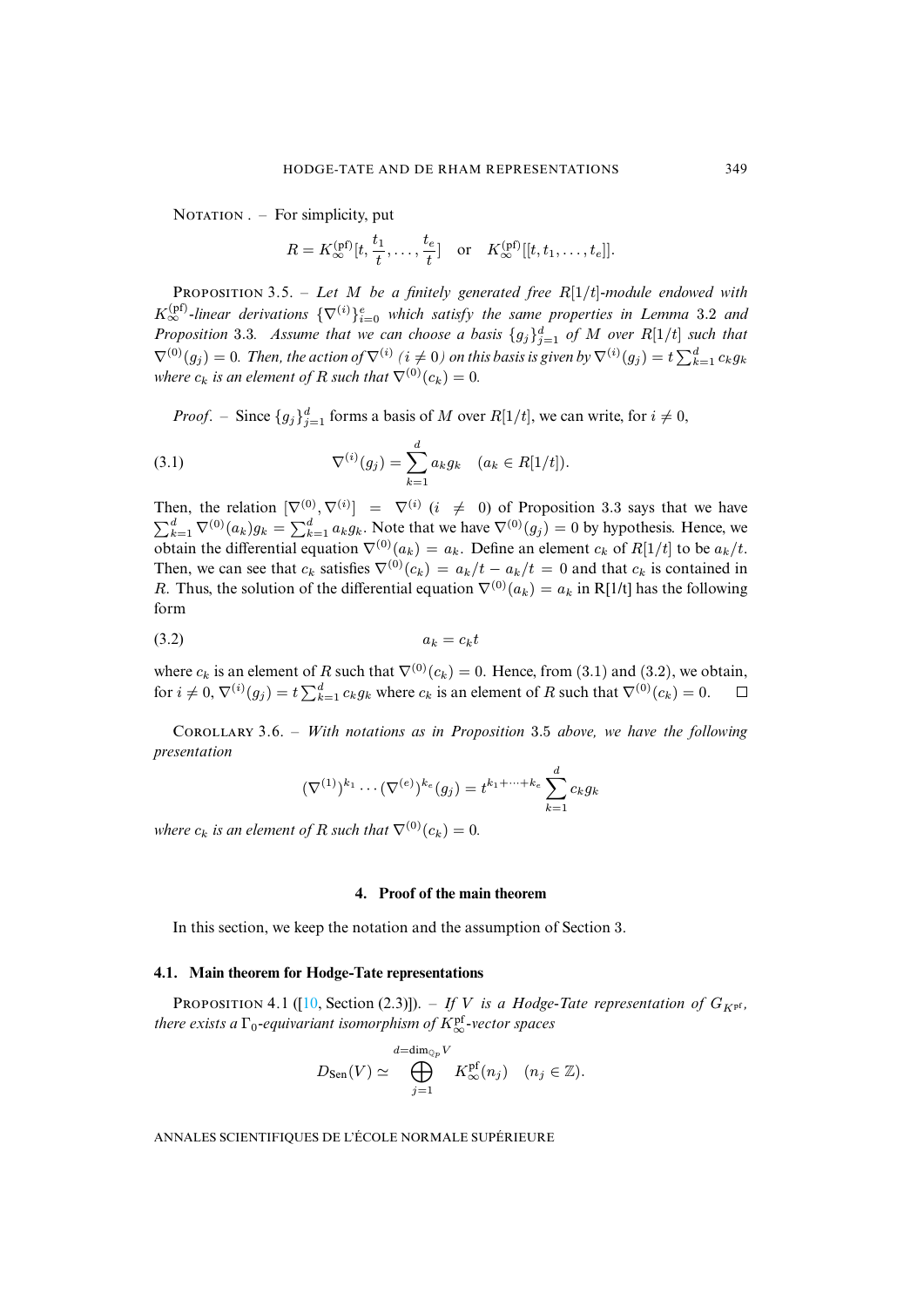REMARK 4.2. – In general, if L denotes a complete discrete valuation field of characteristic 0 with perfect residue field of characteristic  $p > 0$  and V is a Hodge-Tate representation of  $G_L = \text{Gal}(\overline{L}/L)$  where we choose an algebraic closure  $\overline{L}$  of L, Sen shows that there exists a  $G_L/H$ -equivariant isomorphism of  $L_\infty (= \cup_{m\geq 1} L(\zeta_{p^m}))$ -vector spaces ([\[10,](#page-15-8) Section (2.3)])

$$
D_{\text{Sen}}(V) \simeq \bigoplus_{j=1}^{d=\dim_{\mathbb{Q}_p} V} L_{\infty}(n_j) \quad (n_j \in \mathbb{Z}).
$$

COROLLARY 4.3. – *For a p-adic representation* V of  $G_K$ , assume that V is a Hodge-Tate *representation of*  $G_{Kp^f}$ *. Then, there exists a*  $\nabla^{(0)}$ *-equivariant isomorphism of*  $K_{\infty}^{(pf)}$ *-vector spaces*

$$
D_{\mathrm{Bri}}(V) \simeq_{\nabla^{(0)}} \bigoplus_{j=1}^{d = \dim_{\mathbb{Q}_p} V} K_{\infty}^{(\mathrm{pf})}(n_j) \quad (n_j \in \mathbb{Z}).
$$

*Here,*  $\simeq_{\nabla^{(0)}}$  *denotes a*  $\nabla^{(0)}$ -equivariant isomorphism. Furthermore, the multiplicity of  $\{n_j\}_{j=1}^d$ *is the same as that of*  $\{n_j\}_{j=1}^d$  *in Proposition* 4.1.

*Proof.* – From the presentation of Proposition 4.1, the action of the  $K_{\infty}^{\text{pf}}$ -linear derivation  $\nabla^{(0)}$  on  $D_{\text{Sen}}(V)$  is semi-simple and its eigenvalues are integers. Thus, the action of the  $K_{\infty}^{(pf)}$ -linear derivation  $\nabla^{(0)}$  on the subspace  $D_{\text{Bri}}(V)$  of  $D_{\text{Sen}}(V)$  is also semi-simple and its eigenvalues are the same. Therefore, we obtain a  $\nabla^{(0)}$ -equivariant isomorphism  $D_{\text{Bri}}(V) \simeq_{\nabla^{(0)}} \bigoplus_{j=1}^d K_{\infty}^{(\text{pf})}(n_j)$   $(n_j \in \mathbb{Z})$ . By tensoring  $K_{\infty}^{\text{pf}} \otimes_{K_{\infty}^{(\text{pf})}}$  over both sides, we obtain  $K^{\text{pf}}_{\infty} \otimes_{K_{\infty}^{(\text{pf})}} D_{\text{Bri}}(V) \simeq_{\nabla^{(0)}} \bigoplus_{j=1}^{d} K^{\text{pf}}_{\infty}(n_j)$   $(n_j \in \mathbb{Z})$ . Furthermore, since we have  $K_{\infty}^{\text{pf}} \otimes_{K_{\infty}^{\text{(pf)}}} D_{\text{Bri}}(V) \hookrightarrow D_{\text{Sen}}(V)$  by definition and both sides have the same dimension d over  $K^{\text{pr}}_{\infty}$ , we obtain  $K^{\text{pr}}_{\infty} \otimes_{K^{\text{pr}}_{\infty}} D_{\text{Bri}}(V) = D_{\text{Sen}}(V)$  and can see that the multiplicity of  ${n_j}_{j=1}^d$  is the same as that of  ${n_j}_{j=1}^d$  in Proposition 4.1.  $\Box$ 

THEOREM 4.4. – Let K be a complete discrete valuation field of characteristic 0 with *residue field* k of characteristic  $p > 0$  *such that*  $[k : k^p] = p^e < +\infty$  and V be a p-adic *representation of*  $G_K$ . Let  $K^{\text{pf}}$  *be the field extension of* K *defined as before. Then,* V *is a Hodge-Tate representation of*  $G_K$  *if and only if* V is a Hodge-Tate representation of  $G_{Kp^f}$ .

*Proof*. – We shall prove the main theorem in two parts.

*(1) V : HT rep. of*  $G_K \Rightarrow V$  *: HT rep. of*  $G_{K<sup>pf</sup>}$  – Since *V* is a Hodge-Tate representation of  $G_K$ , there exists a  $G_K$ -equivariant isomorphism of  $B_{\text{HT},K}$ -modules

(4.1) 
$$
B_{\mathrm{HT},K}\otimes_{\mathbb{Q}_p} V \simeq (B_{\mathrm{HT},K})^{d=\dim_{\mathbb{Q}_p} V}.
$$

Now, by tensoring  $B_{\text{HT},K^{pr}} \otimes_{B_{\text{HT},K}}$  (which is induced by the  $G_{K^{pr}}$ -equivariant surjection  $p: B_{\text{HT},K} \twoheadrightarrow B_{\text{HT},K^{\text{pf}}}: t_i/t \mapsto 0$  over (4.1), we obtain a  $G_{K^{\text{pf}}}$ -equivariant isomorphism of  $B_{\text{HT},K}$ <sup>pf</sup>-modules

$$
B_{\mathrm{HT}, K^{\mathrm{pf}}} \otimes_{\mathbb{Q}_p} V \simeq (B_{\mathrm{HT}, K^{\mathrm{pf}}})^d.
$$

This means that V is a Hodge-Tate representation of  $G_{K<sup>pf</sup>}$ .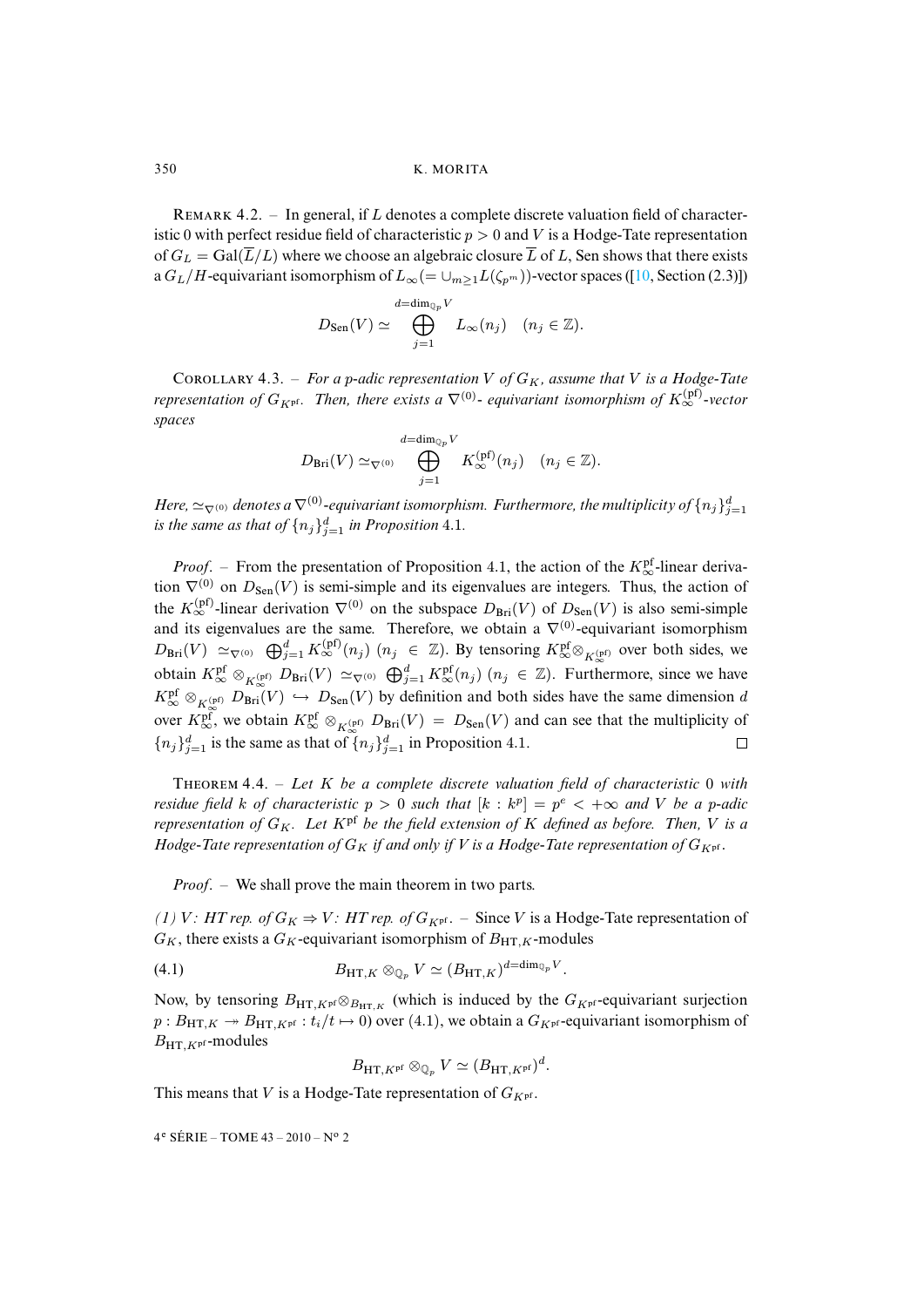*(2)* V:  $HT$  rep. of  $G_{K<sup>pf</sup>} \Rightarrow V$ :  $HT$  rep. of  $G_K$ . – For simplicity, put  $R = K_{\infty}^{(pf)}[t, \frac{t_1}{t}, \ldots, \frac{t_e}{t}]$ . We shall construct the  $K_{\infty}^{(pf)}$ -linearly independent elements  ${f_j^{(*)}}_{j=1}^{d=\dim_{\mathbb{Q}_p} V}$  of  $R[1/t] \otimes_{K_{\infty}^{(pf)}} D_{\text{Bri}}(V) \ (\subset B_{\text{HT},K} \otimes_{\mathbb{Q}_p} V)$  such that  $\nabla^{(i)}(f_j^{(*)}) = 0$  for all  $0 \le i \le e$ and  $1 \leq j \leq d$ .

*(A)* Construction of  $\{f_j^{(*)}\}_{j=1}^d \in R[1/t] \otimes_{K_{\infty}^{(p)}} D_{\text{Bri}}(V)$ . – From the presentation of Corollary 4.3 above, if we twist by some powers of t, we obtain a basis  $\{f_j\}_{j=1}^d$  of  $R[1/t] \otimes_{K_{\infty}^{(pf)}} D_{\text{Bri}}(V)$  over  $R[1/t]$  such that  $\nabla^{(0)}(f_j) = 0$  for all  $1 \le j \le d$ . Thus, by applying Corollary 3.6 to the  $R[1/t]$ -module  $R[1/t] \otimes_{K_{\infty}^{(p\mathfrak{f})}} D_{\text{Bri}}(V)$  generated by  $\{f_j\}_{j=1}^d$ , ∞ we can deduce

(4.2) 
$$
(\nabla^{(1)})^{k_1} \cdots (\nabla^{(e)})^{k_e} (f_j) = t^{k_1 + \cdots + k_e} \sum_{k=1}^d c_k f_k
$$

where  $c_k$  is an element of R such that  $\nabla^{(0)}(c_k) = 0$ . Furthermore, since the action of  $K_{\infty}^{(pf)}$ -linear derivation  $\nabla^{(i)}$  ( $i \neq 0$ ) on  $D_{\text{Bri}}(V)$  is nilpotent by Proposition 3.4, if we take  $n \in \mathbb{N}$  large enough, we obtain

(4.3) 
$$
(\nabla^{(i)})^n(f_j) = 0 \text{ for all } 1 \leq j \leq d \text{ and } 1 \leq i \leq e.
$$

Define an element  $f_j^{(*)}$  of  $R[1/t] \otimes_{K_{\infty}^{(p f)}} D_{\text{Bri}}(V)$  by ∞

$$
f_j^{(*)} = \sum_{0 \leq k_1, \ldots, k_e} (-1)^{k_1 + \cdots + k_e} \frac{t_1^{k_1} \cdots t_e^{k_e}}{k_1! \cdots k_e! t^{k_1 + \cdots + k_e}} (\nabla^{(1)})^{k_1} \cdots (\nabla^{(e)})^{k_e} (f_j).
$$

Note that this series is a finite sum by (4.3) and thus  $f_j^{(*)}$  actually defines an element of  $R[1/t]\otimes_{K^{(pf)}_\infty}D_{\mathrm{Bri}}(V)$ . Then, it follows easily that we have  $\nabla^{(i)}(f^{(*)}_j)=0$  for all  $1\leq i\leq e$  and  $1 \le j \le d$  by using the Leibniz rule. Furthermore, by using (4.2) and the fact  $\nabla^{(0)}(f_j) = 0$ , we can deduce that we have  $\nabla^{(0)}(f_j^{(*)}) = 0$  for all  $1 \le j \le d$ .

 $\mathcal{L}(B)$   $\{f_j^{(*)}\}_{j=1}^d$   $\in$   $R[1/t]$   $\otimes_{K_{\infty}^{(p\mathbf{f})}}$   $D_{\text{Bri}}(V)$  *is linearly independent over*  $K_{\infty}^{(p\mathbf{f})}$ . – By the ∞ presentation of  $f_j^{(*)}$ , we have

$$
f_j^{(*)} = f_j + g_j \qquad (g_j \in (\frac{t_1}{t}, \dots, \frac{t_e}{t})(B_{\text{HT}, K} \otimes_{\mathbb{Q}_p} V)).
$$

Since  $\{f_j\}_{j=1}^d$  forms a basis of  $R[1/t] \otimes_{K_{\infty}^{(p\mathbf{f})}} D_{\text{Bri}}(V)$  over  $R[1/t]$ , it is, in particular, linearly independent over  $K_{\infty}^{(pf)}$  (⊂  $R[1/t]$ ). Thus,  $\{\overline{f_j} = \overline{f_j}^{(*)}\}_{j=1}^d$  (– denotes the reduction modulo  $(t_1,\ldots,t_e)$ ) is linearly independent over  $K_{\infty}^{(pf)}$  and we can see that  $\{f_j^{(*)}\}_{j=1}^d$  is linearly independent over  $K_{\infty}^{(pf)}$  in  $R[1/t] \otimes_{K_{\infty}^{(pf)}} D_{\text{Bri}}(V)$ . ∞

*(C) Conclusion.* – Therefore, on the *K*-vector space generated by  $\{f_j^{(*)}\}_{j=1}^d$ ,  $\log(\gamma)$  and  $\{\log(\beta_i)\}_{i=1}^e$  act trivially  $(\Leftrightarrow \nabla^{(0)}(f_j^{(*)}) = 0$  and  $\nabla^{(i)}(f_j^{(*)}) = 0$  for all  $1 \le i \le e$  and  $1 \leq j \leq d$ ). Thus, this means that  $\Gamma_K$  acts on this K-vector space via finite quotient and there exists a finite field extension  $L/K$  in  $K_{\infty}^{(pf)}$  such that  $\{f^{(*)}\}_{j=1}^d$  forms a basis of  $D_{\text{HT},L}(V)$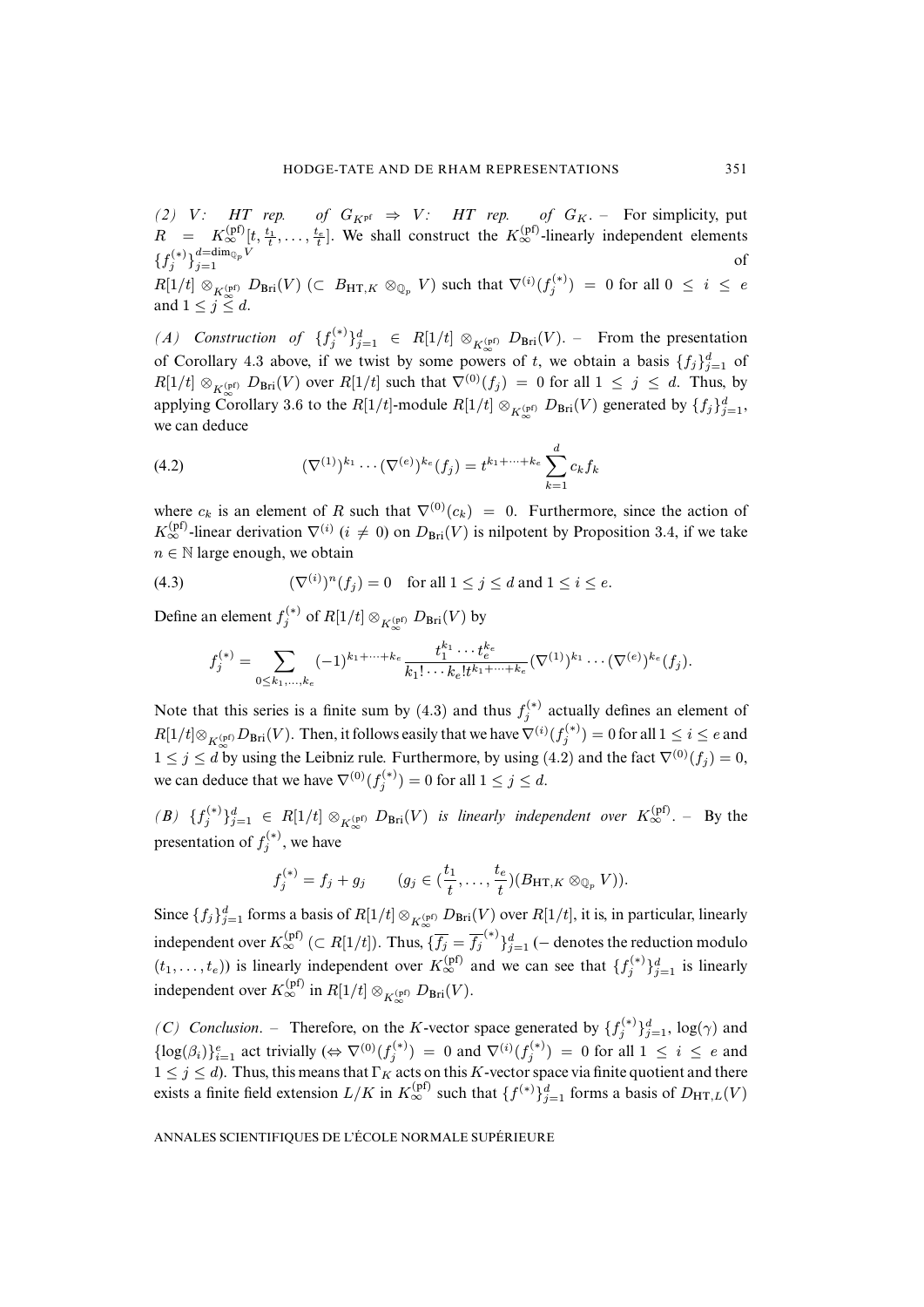over L. Since a potentially Hodge-Tate representation of  $G_K$  is a Hodge-Tate representation of  $G_K$ , this completes the proof.  $\Box$ 

#### **4.2. Main theorem for de Rham representations**

LEMMA 4.5. – *For a p-adic representation* V of  $G_K$ , assume that V is a de Rham *representation of*  $G_{Kp^f}$ . Then, we can choose a basis  $\{h_j\}_{j=1}^{d=\dim_{\mathbb{Q}_p}V}$  of  $D^+_{\text{dif}}(V)[1/t]$  over  $K^{\text{pf}}_{\infty}[[t, t_1, \ldots, t_e]][1/t]$  *such that the action of*  $\Gamma_0$  *on*  $\{h_j\}_{j=1}^d$  *is trivial.* 

*Proof.* – Since V is a de Rham representation of  $G_{K<sup>pf</sup>}$ , there exists a basis  $\{h_j\}_{j=1}^d$  of  $B_{dR,K^{pf}} \otimes_{\mathbb{Q}_p} V$  over  $B_{dR,K^{pf}}$  such that the action of  $G_{K^{pf}}$  on  $\{h_j\}_{j=1}^d$  is trivial. We can see that these elements  $\{h_j\}_{j=1}^d$  are contained in  $D_{\text{dif}}^+(V)[1/t]$  by definition. For each j, if we twist  $h_j$ by some power of t, we obtain an element  $g_j$  of  $B_{\mathrm{dR},K^{\mathrm{pf}}}^+ \otimes_{\mathbb{Q}_p} V$  such that  $g_j \notin tB_{\mathrm{dR},K^{\mathrm{pf}}}^+ \otimes_{\mathbb{Q}_p} V$ . Then, it follows that  $g_j$  is contained in  $D_{\text{dif}}^+(V)$  and satisfies  $\overline{g_j} \neq 0$  (– denotes the reduction modulo  $(t, t_1, \ldots, t_e) D_{\text{dif}}^+(V)$ ). Since  $D_{\text{dif}}^+(V)$  is a free module of rank d over the local ring  $K^{\text{pf}}_{\infty}[[t, t_1, \ldots, t_e]]$  and  $\{\overline{g_j}\}_{j=1}^d$  forms a basis of  $D_{\text{Sen}}(V)$  over  $K^{\text{pf}}_{\infty}$ , the lifting  $\{g_j\}_{j=1}^d$  of  ${\overline{g_j}}_{j=1}^d$  in  $D_{\text{dif}}^+(V)$  forms a basis of  $D_{\text{dif}}^+(V)$  over  $K_{\infty}^{\text{pf}}[[t,t_1,\ldots,t_e]]$ . Thus, it follows that  ${h_j}_{j=1}^d$  forms a basis of  $D_{\text{dif}}^+(V)[1/t]$  over  $K_{\infty}^{\text{pf}}[[t, t_1, \ldots, t_e]][1/t]$ .

With notations as above, note that, since we have the inclusion  $D_{e\text{-dif}}^+(V) \hookrightarrow D_{\text{dif}}^+(V)[1/t]$ by definition, any element g of  $D_{e\text{-dif}}^+(V)$  can be written as  $g = \sum_{k=l}^{+\infty} (\sum_{j=1}^d a_{jk} h_j) t^k$  $(a_{jk} \in K^{\rm pf}_{\infty}[[t_1, \ldots, t_e]]).$ 

REMARK 4.6. – Keep the notation as in Lemma 4.5. Since we assume that  $V$  is a de Rham representation of  $G_{K<sup>pf</sup>}$ , by Corollary 4.3, there exists a basis  $\{v_j\}_{j=1}^d$  of  $D_{\text{Bri}}(V)$ over  $K_{\infty}^{(pf)}$  such that  $\nabla^{(0)}(v_j) = n_j v_j$ . Put  $M = \text{Max}(n_j)_{j=1}^d$ . Then, for an element  $g \in D^+_{e\text{-dif}}(V)$ , there exists an element  $\sum_{k=n}^{+\infty} (\sum_{j=1}^d c_{jk}h_j)t^k$  of  $(t, t_1, \ldots, t_e)D^+_{e\text{-dif}}(V)$  such that we can write

$$
g = \sum_{k=m}^{M} \left( \sum_{j=1}^{d} b_{jk} h_j \right) t^k + \sum_{k=n}^{+\infty} \left( \sum_{j=1}^{d} c_{jk} h_j \right) t^k \quad (b_{jk}, c_{jk} \in K_{\infty}^{\text{pf}}[[t_1, \dots, t_e]]).
$$

Thus,  $g' = \sum_{k=m}^{M} (\sum_{j=1}^{d} b_{jk} h_j) t^k$  defines an element of  $D_{e\text{-dif}}^+(V)$ .

LEMMA 4.7. – With notations as above, for an element  $g' = \sum_{k=m}^{M} (\sum_{j=1}^{d} b_{jk} h_j) t^k$  of  $D^+_{e\text{-dif}}(V)$ , each  $(\sum_{j=1}^d b_{jk}h_j)t^k$  is contained in  $D^+_{e\text{-dif}}(V)$ .

*Proof.* – We shall prove this lemma by induction on the smallest degree of  $g'$  with respect to t. Since we have  $g' - (\sum_{j=1}^d b_{jm} h_j)t^m \in D_{e\text{-diff}}^+(V)$  if  $(\sum_{j=1}^d b_{jm} h_j)t^m$  is contained in  $D_{e\text{-dif}}^+(V)$ , it suffices to show that  $(\sum_{j=1}^d b_{jm}h_j)t^m$  is contained in  $D_{e\text{-dif}}^+(V)$ . Since the  $K^{\text{pf}}_{\infty}[[t_1,\ldots,t_e]]$ -linear derivation  $\nabla^{(0)}$  acts trivially on  $\{h_j\}_{j=1}^d$ , we have

$$
\prod_{k=m+1}^{M} (\nabla^{(0)} - k)(g') = \left(\prod_{k=m+1}^{M} (m-k)\right) \left(\sum_{j=1}^{d} b_{jm} h_j\right) t^{m}.
$$

It follows that  $(\sum_{j=1}^d b_{jm} h_j) t^m$  is contained in  $D_{e\text{-dif}}^+(V)$  since the action of  $\nabla^{(0)}$  on  $D_{e\text{-dif}}^+(V)$  is stable. Thus, this completes the proof.  $\Box$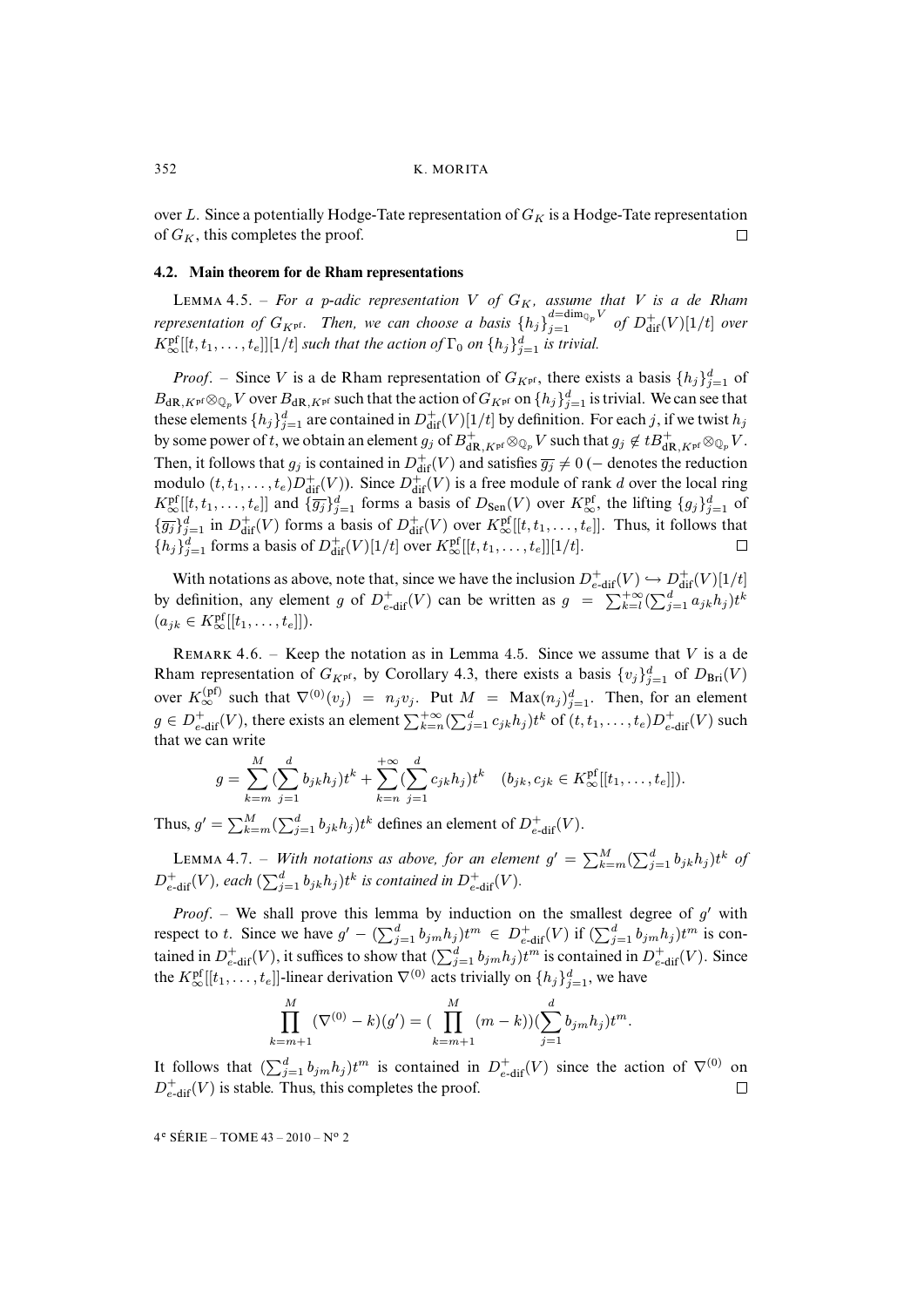**PROPOSITION 4.8.** – *For a p-adic representation* V of  $G_K$ *, assume that* V *is a de Rham representation of*  $G_{Kp^f}$ . Then, there exists a  $\nabla^{(0)}$ -equivariant isomorphism of  $K_{\infty}^{(pf)}[[t,t_1,\ldots,t_e]]$ *-modules* 

$$
D_{e\text{-dif}}^+(V) \simeq_{\nabla^{(0)}} \bigoplus_{j=1}^{d=\dim_{\mathbb{Q}_p} V} K_{\infty}^{(pf)}[[t, t_1, \ldots, t_e]](n_j) \quad (n_j \in \mathbb{Z}).
$$

*Proof.* – Since V is also a Hodge-Tate representation of  $G_{K<sup>pf</sup>}$ , by Corollary 4.3, there exists a basis  $\{v_j\}_{j=1}^d$  of  $D^+_{e\text{-dif}}(V)/(t,t_1,\ldots,t_e)D^+_{e\text{-dif}}(V) \simeq D_{\text{Bri}}(V)$  over  $K^{(\text{pf})}_{\infty}$  such that it gives a  $\nabla^{(0)}$ -equivariant isomorphism of  $K_{\infty}^{(pf)}$ -vector spaces

$$
D^+_{e\text{-dif}}(V)/(t,t_1,\ldots,t_e)D^+_{e\text{-dif}}(V)\simeq_{\nabla^{(0)}} \bigoplus_{j=1}^d K_{\infty}^{(\text{pf})}(n_j): v_j \mapsto t^{n_j}.
$$

Since  $D_{e\text{-dif}}^+(V)$  is a free module of rank d over the local ring  $K_{\infty}^{(pf)}[[t,t_1,\ldots,t_e]],$  any lifting  ${g_j}_{j=1}^d$  of  ${v_j}_{j=1}^d$  in  $D_{e\text{-dif}}^+(V)$  forms a basis of  $D_{e\text{-dif}}^+(V)$  over  $K_\infty^{\text{(pf)}}[[t, t_1, \ldots, t_e]].$  Let  ${h_j}_{j=1}^d$  denote a basis of  $D_{\text{dif}}^+(V)[1/t]$  over  $K^{\text{pf}}_{\infty}[[t, t_1, \ldots, t_e]][1/t]$  such that  $\nabla^{(0)}(h_j) = 0$ obtained in Lemma 4.5. Then, we may assume that each  $g_j$  is written as  $g_j = \sum_{k=m}^{M} (\sum_{l=1}^d b_{kl} h_l) t^k (b_{kl} \in K_{\infty}^{\text{pf}}[[t_1, \dots, t_e]])$  where we take  $M \in \mathbb{N}$  as in Remark 4.6. Now, define an element  $f_j$  of  $D_{e\text{-dif}}^+(V)$  (Lemma 4.7 above) by

$$
f_j = \left(\sum_{l=1}^d b_{n_jl} h_l\right) t^{n_j}.
$$

It is easy to see  $\nabla^{(0)}(f_j) = n_j f_j$ . Therefore, the rest is to show that  $\{f_j\}_{j=1}^d$  forms a basis of  $D_{e\text{-dif}}^+(V)$  over  $K_{\infty}^{(pf)}[[t, t_1, \ldots, t_e]].$  To prove that  $\{f_j\}_{j=1}^d$  is a lifting of  $\{v_j\}_{j=1}^d$ , it suffices to show  $g_j - f_j \in (t, t_1, \ldots, t_e) D_{e-\text{dif}}^+(V)$ . For each  $g_j$ , put  $s_k = (\sum_{l=1}^d b_{kl} h_l) t^k \in D_{e-\text{dif}}^+(V)$ (Lemma 4.7 above). Since we have  $\nabla^{(0)}(\overline{s_k}) = k \overline{s_k}$  (– denotes the reduction modulo  $(t, t_1, \ldots, t_e)$  and this means that  $\overline{s_k}$  is an eigenvector of  $\nabla^{(0)}$ , it follows that the elements  $\{v_j, \overline{s_k} \neq 0\}_{k \neq n_j}$  are linearly independent over  $K_{\infty}^{(pf)}$  in  $D_{\text{Bri}}(V)$ . Since we have  $v_j = \sum_{k=m}^{M} \overline{s_k}$  by definition, it follows that we obtain  $\overline{s_k} = 0$  for  $k \neq n_j$ . This means that we have  $s_k \in (t, t_1, \ldots, t_e) D_{e-\text{dif}}^+(V)$   $(k \neq n_j)$  and  $g_j - f_j \in (t, t_1, \ldots, t_e) D_{e-\text{dif}}^+(V)$ . Thus, this completes the proof.  $\Box$ 

REMARK 4.9. – In general, it is evident from the proof that, if  $L$  denotes a complete discrete valuation field of characteristic 0 with perfect residue field of characteristic  $p > 0$ and V is a de Rham representation of  $G_L = \text{Gal}(\overline{L}/L)$  where we choose an algebraic closure  $\overline{L}$  of L, we have a  $\nabla^{(0)}$ -equivariant isomorphism of  $L_{\infty}[[t]]$ -modules

$$
D_{\mathrm{dif}}^+(V) \simeq_{\nabla^{(0)}} \bigoplus_{j=1}^{d = \dim_{\mathbb{Q}_p} V} L_{\infty}[[t]](n_j) \quad (n_j \in \mathbb{Z}).
$$

THEOREM 4.10. – Let K be a complete discrete valuation field of characteristic 0 with *residue field* k of characteristic  $p > 0$  such that  $[k : k^p] = p^e < +\infty$  and V be a p-adic *representation of*  $G_K$ . Let  $K^{\text{pf}}$  *be the field extension of*  $K$  *defined as before. Then,*  $V$  *is a de Rham representation of*  $G_K$  *if and only if* V *is a de Rham representation of*  $G_{Kp^f}$ *.*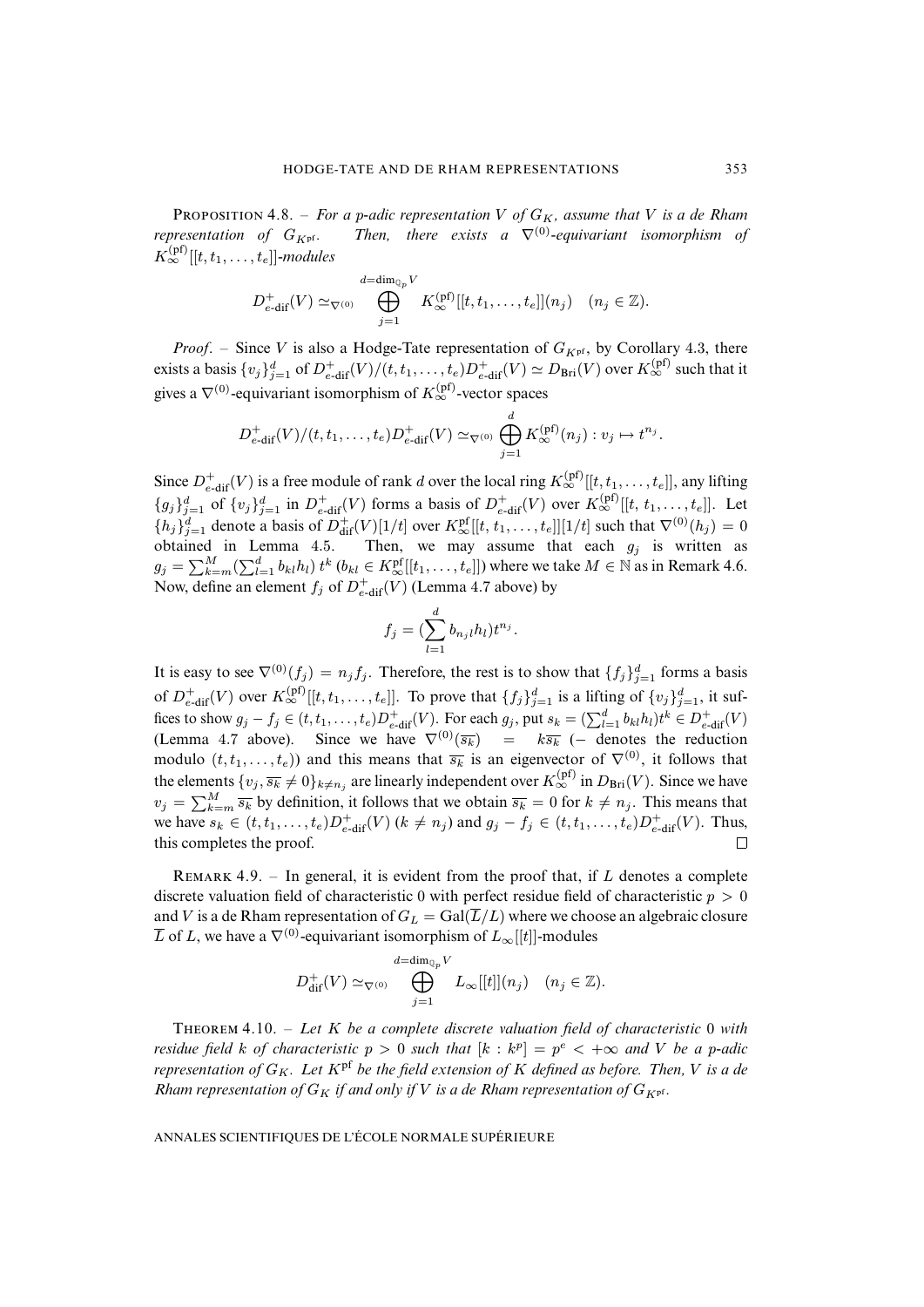*Proof*. – We shall prove the main theorem in two parts.

*(1) V: dR rep. of*  $G_K \Rightarrow V$ *: dR rep. of*  $G_{Kpr}$ *.* – Since *V* is a de Rham representation of  $G_K$ , there exists a  $G_K$ -equivariant isomorphism of  $B_{dR,K}$ -modules

(4.4) 
$$
B_{\mathrm{dR},K} \otimes_{\mathbb{Q}_p} V \simeq (B_{\mathrm{dR},K})^{d=\dim_{\mathbb{Q}_p} V}.
$$

Now, by tensoring  $B_{dR,Kp}$ <sup>f</sup> $\otimes_{B_{dR,K}}$  (which is induced by the  $G_{Kp}$ <sup>f</sup>-equivariant surjection  $p : B_{\text{dR},K} \twoheadrightarrow B_{\text{dR},K}$ <sup>f</sup> :  $t_i \mapsto 0$ ) over (4.4), we obtain a  $G_{K}$ <sup>f</sup>-equivariant isomorphism of  $B_{\text{dR},K}$ <sub>pf</sub>-modules

$$
B_{\mathrm{dR}, K^{\mathrm{pf}}} \otimes_{\mathbb{Q}_p} V \simeq (B_{\mathrm{dR}, K^{\mathrm{pf}}})^d.
$$

This means that V is a de Rham representation of  $G_{K<sup>pf</sup>}$ .

*(2) V : dR rep. of*  $G_{K<sup>pf</sup>} \Rightarrow V$ *: dR rep. of*  $G_K$ . – For simplicity, put  $R = K_{\infty}^{(p f)}[[t, t_1, \ldots, t_e]].$ We shall construct the  $K_{\infty}^{(pf)}$ -linearly independent elements  $\{f_j^{(*)}\}_{j=1}^{d=\dim_{\mathbb{Q}_p}V}$  of  $R[1/t] \otimes_R D_{e\text{-dif}}^+(V)$  ( $\subset B_{dR,K} \otimes_{\mathbb{Q}_p} V$ ) such that  $\nabla^{(i)}(f_j^{(*)}) = 0$  for all  $0 \le i \le e$  and  $1 \leq j \leq d$ .

*(A)* Construction of  $\{f_j^{(*)}\}_{j=1}^d \in R[1/t] \otimes_R D_{e\text{-dif}}^+(V)$ . – From the presentation of Proposition 4.8 above, if we twist by some powers of t, we obtain a basis  $\{f_j\}_{j=1}^d$  of  $R[1/t] \otimes_R D_{e\text{-dif}}^+(V)$  over  $R[1/t]$  such that  $\nabla^{(0)}(f_j) = 0$  for all  $1 \le j \le d$ . Thus, by applying Corollary 3.6 to the  $R[1/t]$ -module  $R[1/t] \otimes_R D_{e\text{-dif}}^+(V)$  generated by  $\{f_j\}_{j=1}^d$ , we can deduce

(4.5) 
$$
(\nabla^{(1)})^{k_1} \cdots (\nabla^{(e)})^{k_e} (f_j) = t^{k_1 + \cdots + k_e} \sum_{k=1}^d c_k f_k
$$

where  $c_k$  is an element of R such that  $\nabla^{(0)}(c_k) = 0$ . Define an element  $f_j^{(*)}$  of  $R[1/t] \otimes_R D^+_{e\text{-dif}}(V)$  by

$$
f_j^{(*)} = \sum_{0 \leq k_1, \ldots, k_e} (-1)^{k_1 + \cdots + k_e} \frac{t_1^{k_1} \cdots t_e^{k_e}}{k_1! \cdots k_e! t^{k_1 + \cdots + k_e}} (\nabla^{(1)})^{k_1} \cdots (\nabla^{(e)})^{k_e} (f_j).
$$

Note that this series converges in  $R[1/t] \otimes_R D^+_{e\text{-dif}}(V)$  for  $(t_1,\ldots,t_e)$ -adic topology by (4.5) and thus  $f_j^{(*)}$  actually defines an element of  $R[1/t] \otimes_R D^+_{e\text{-dif}}(V)$ . Then, it follows easily that we have  $\nabla^{(i)}(f_j^{(*)}) = 0$  for all  $1 \leq i \leq e$  and  $1 \leq j \leq d$  by using the Leibniz rule. Furthermore, by using (4.5) and the fact  $\nabla^{(0)}(f_i) = 0$ , we can deduce that we have  $\nabla^{(0)}(f_j^{(*)}) = 0$  for all  $1 \le j \le d$ .

*(B)* { $f_j^{(*)}$ } $_{j=1}^d$  ∈  $R[1/t] ⊗_R D_{e\text{-dif}}^+(V)$  *is linearly independent over*  $K_{\infty}^{(pf)}$ . – By the presentation of  $f_j^{(*)}$ , we have

$$
f_j^{(*)} = f_j + g_j \qquad (g_j \in (t_1, \ldots, t_e) (B_{\mathrm{dR}, K} \otimes_{\mathbb{Q}_p} V)).
$$

Since  $\{f_j\}_{j=1}^d$  forms a basis of  $R[1/t] \otimes_R D_{e\text{-dif}}^+(V)$  over  $R[1/t]$ , it is, in particular, linearly independent over  $K_{\infty}^{(pf)}$  ( $\subset R[1/t]$ ). Thus,  $\{\overline{f_j} = \overline{f_j}^{(*)}\}_{j=1}^d$  ( $-$  denotes the reduction modulo  $(t_1,\ldots,t_e)$ ) is linearly independent over  $K_{\infty}^{(pf)}$  and we can see that  $\{f_j^{(*)}\}_{j=1}^d$  is linearly independent over  $K_{\infty}^{(pf)}$  in  $R[1/t] \otimes_R D_{e\text{-dif}}^+(V)$ .